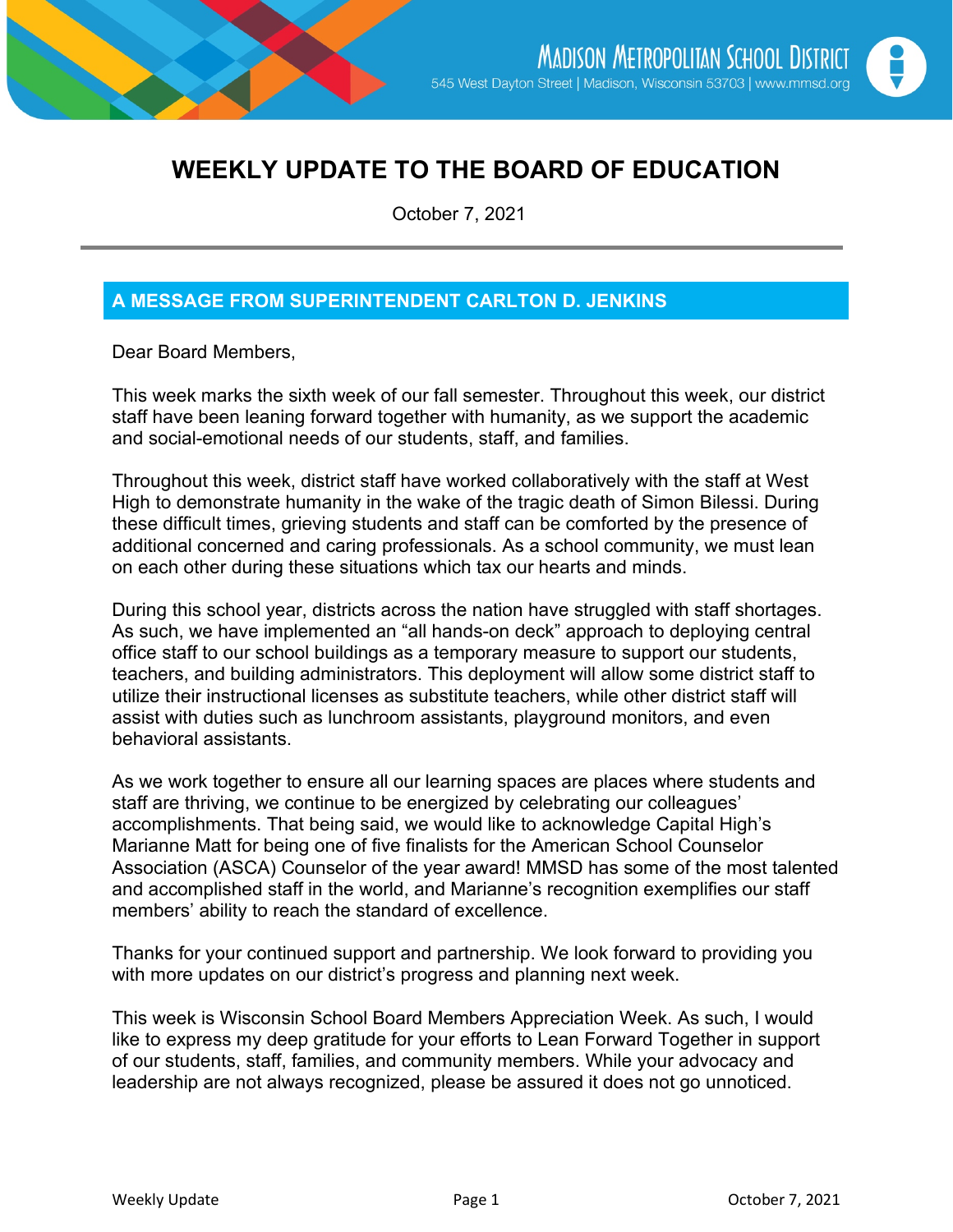Sincerely, *Carlton* Carlton D. Jenkins, Ph.D.

## **PARTNERSHIPS AND GRANTS**

#### **Roots & Wings Foundation**

The Roots & Wings Foundation is providing a donation of \$50K to the Madison Metropolitan School District (MMSD)'s Department of Student & Staff Support to support mental health needs among elementary school students. Funds will support Bounce Back, a school-based group intervention for elementary students exposed to stressful and traumatic events, professional development for up to 100 staff members on strengthening mental health support practices and nurturing resilience in children of color using culturally responsive practices, and Behavioral Health in Schools.

#### **Public Service Commission Energy Innovation Grant Program**  $\blacktriangleright$

The Madison Metropolitan School District has been awarded a \$100K Energy Innovation Grant Program to help offset costs associated with developing a Comprehensive Energy Plan. These efforts will include a community-wide stakeholder process, selection of recommended strategies to move MMSD toward accomplishing our sustainable energy goals, and timeline scenarios and cost implications for the Board of Education to consider. The Board of Education will then review the recommendations and timelines and approve a course of action articulated in the CEP to make progress toward achieving MMSD's 100% sustainable energy goal by 2040.

#### $\blacktriangleright$ **Dane County Department of Human Services K-12 Emotional Wellness and Mental Health Support Grant**

The Dane County Department of Human Services has awarded a \$465K grant to the Madison Metropolitan School District to help mitigate the potentially greater negative mental health impacts of COVID-19 on particular groups of Madison students and their families, specifically students and families of color and students and families whose primary language is Spanish. Mental health navigators will: (a) strengthen referral pathways to services provided by school and community providers; (b) facilitate community-based mental health resources; and (c) promote equity by removing barriers to needed resources. A critical component of this work is to provide care coordination for families by facilitating effective collaboration between students, families, school, and community providers.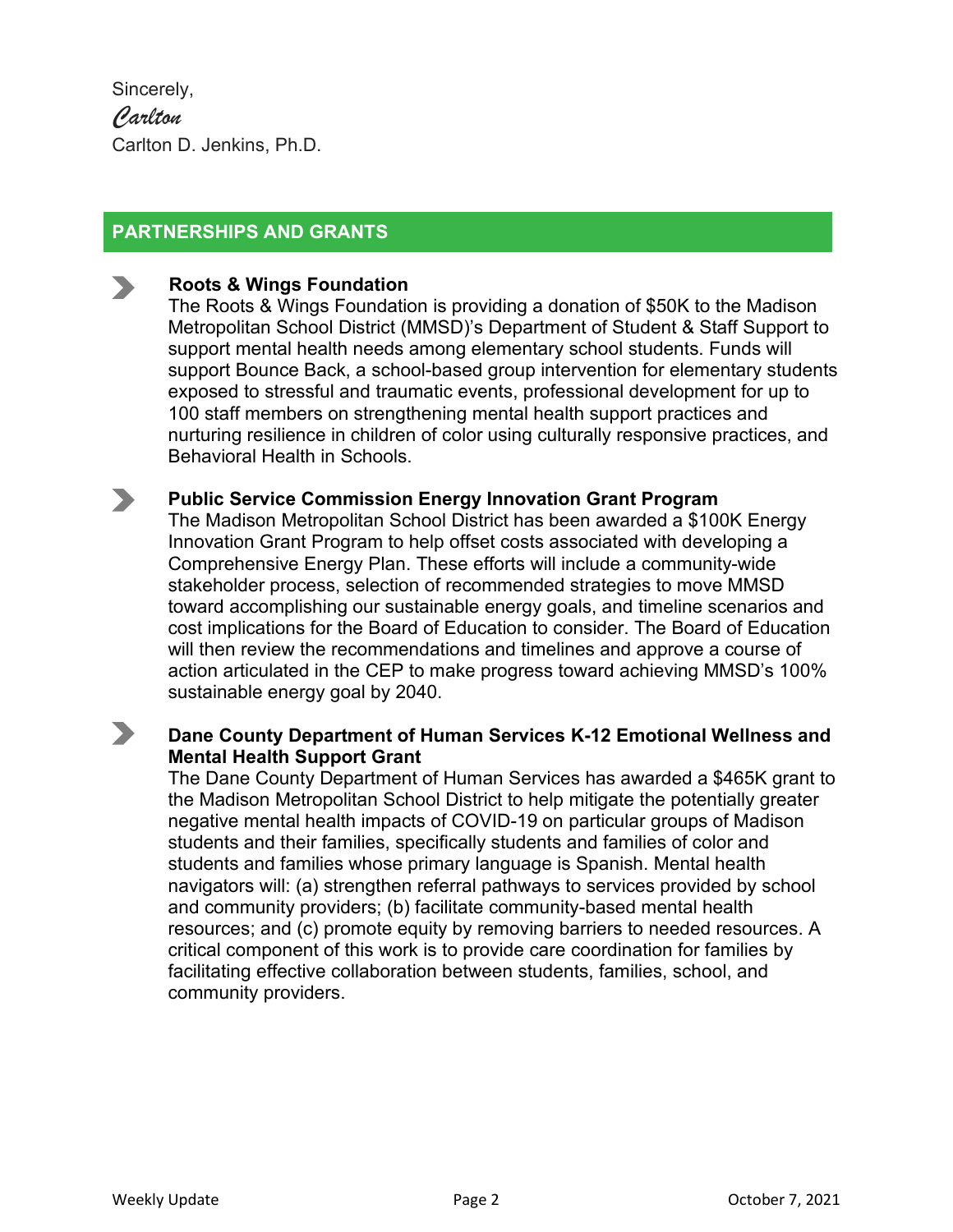#### **BOARD OF EDUCATION QUESTIONS**

#### **Response to Inquiry re: COVID Procedures**

Attached please find a checklist of activities that occur at the schools when there is a confirmed positive case of COVID.



#### **Response to Community Member Inquiry—Dr. Ortiz**

Attached are the responses to the questions posed by Ramon Ortiz which follow below. The responses were emailed to Dr. Ortiz on October 5, 2021.

- 1. Number and Percentage of Latino(a) and Hmong English Language Learners (ELs) that have met English Proficiency and the number and percentage of those who have not in the past Five (5) years by School and by year.
- 2. The number and percentage of Latino(a) and Hmong long term English Learners (ELs) in the past five years by school and by year.
- 3. The ratio of English Learners (ELs) to BRTs by school.
- 4. The ratio of English Learners (ELs) to ESL teachers by school.
- 5. The ratio of Spanish and Hmong BRS to Spanish speaking and Hmong speaking ELs and their families by school.
- 6. Number of Dual Language Immersion (DLI) teachers that are fully certified and how many are on emergency/permit licenses.

Note: Please disaggregate all Hmong and Latino(a) data.

#### **OTHER INFORMATION**

**Community metrics for the most recent two-week window (Sept 13-26):**

- 1. Average **daily case count is 143** and is trending down
- 2. Average **daily percent positivity is 3.4%**
- 3. Percent with **at least one vaccine dose is 73.7%** *- 85.1% of the eligible population (12+)*
- 4. Percent **fully vaccinated is 71.0%** *- 81.9% of the eligible population (12+)*

For more information, check out the [PHMDC Sept 30 Data Snapshot](https://publichealthmdc.com/documents/2021-09-30_data_snapshot.pdf) and other associated resources on the PHMDC website.

**Weekly Metrics and Ops Recordings and Agendas:** October 5: Metrics Meeting [Agenda](https://docs.google.com/document/d/1XLuhP_ph7Awrq_8oM7-E9SH3PqdqFwX5EJ3QpYlleY8/edit) & [Recording](https://madison-k12-wi-us.zoom.us/rec/share/91RLp5M7UmwnK2Ewvgjfj0jvcGpizsbMtJa3LCdORjFjjpAphfSUETTD27aaRV5A.RtXh4G6N4lFFZA0c?startTime=1633449417000)

No Operations meeting this week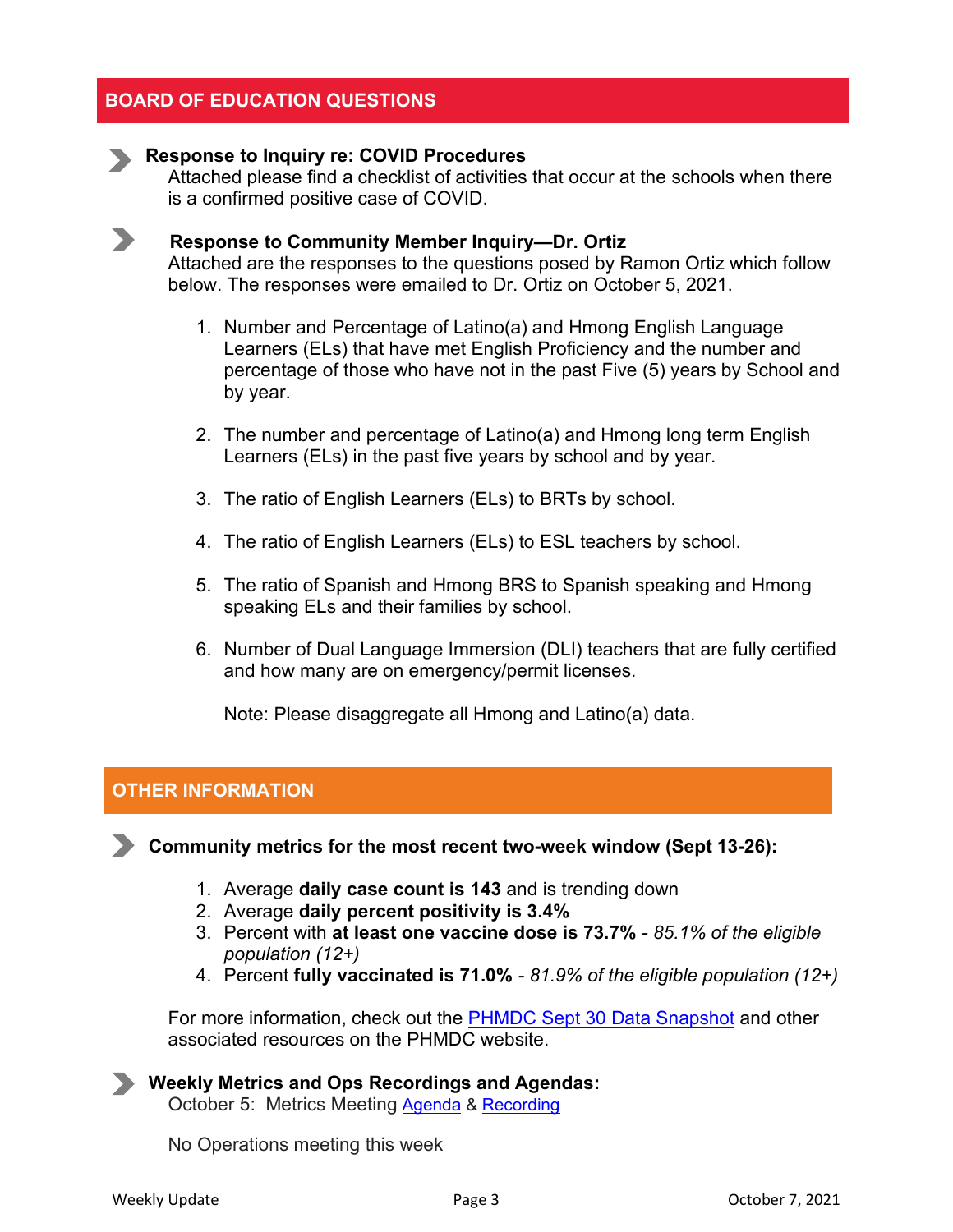

#### **Weekly News Report**

Attached is the weekly News Report which includes a curated list of local news stories directly related to MMSD over the course of the previous week with links provided.

#### **Community Events:**

**All dates for community announcements are posted on the [Board Community](https://www.google.com/calendar/embed?src=madison.k12.wi.us_hvjj6sln6vovtmuod2qk3utdo0%40group.calendar.google.com&ctz=America/Chicago)  [Activities Calendar](https://www.google.com/calendar/embed?src=madison.k12.wi.us_hvjj6sln6vovtmuod2qk3utdo0%40group.calendar.google.com&ctz=America/Chicago)**

#### **Family Fall Festival - Tuesday, Oct. 12, and Tuesday, Oct. 19 (all from 5- 7pm)**

*Cost:* Free

*Where:* Allied Family Center (Oct. 5), McKenzie Family Center (Oct. 12), Taft Street Club (Oct. 19)

*What:* The Boys & Girls Clubs of Dace County along with sponsors The River Food Pantry, Thermo Fischer Scientific and Lions Clubs International, are hosting several Fall Family Festivals featuring a Family Market, At Home Stem Kids and Free Vision Screening. Registration info for each event found here: [Allied Family Center,](https://l.facebook.com/l.php?u=https%3A%2F%2FGIVE.CLASSY.ORG%2F2021FALLFESTIVALALLIED%3Ffbclid%3DIwAR1iNsq1poRBrbPIsmDIfNnasbzgd9ZFS3M-9XKhddiHIP2wJAS_5kP1xV0&h=AT3rV4M6vEeEi87iJM-CBERUXeq9F06L2TfyE6i87-w9ICkGRjXCB-TMPl1Dp2VbgloDR-I7ZSdvZIX7mx87O_obNfsqR65ruacLIhA3z6hQS-muZlE_Eq70o7iLnFVmIjBL&__tn__=q&c%5b0%5d=AT2UU6i1t5JysqerouxJEmHG3K66Q328ygkGsHFzDZEinrp_w6CGzJkpZfNVXNk9krvjvz6xW6z4ccCvxF0l3tS22J8eP24z0x5REqlkeZ9ONkKz0zmBx3O53vFBYTDXjj-kH2Ch4k-DKlNJTqjZ-lQS) [McKenzie Family Center,](https://give.classy.org/2021FALLFESTSP) [Taft Street Club](https://give.classy.org/2021FALLFESTIVALTAFT)

#### **NAMI Walk Day - Saturday October 9, from 10:30am-2:30pm**

*Cost:* Free - but fundraising efforts are suggested *Where:* In person at Olin-Turville Park and/or virtual participation *What:* The annual 5k walk along lake Monona will be socially distanced and participants can choose to participate virtually as well. NAMI Walks support the collective effort for mental health awareness. More info can be found [here.](https://www.namiwalks.org/index.cfm?fuseaction=donorDrive.event&eventID=1078)

#### **MSCR Traveling Feast Lunch Tour - Saturday, October 16, from 8:30am-5:30pm**

*Cost:* \$100 for MMSD residents

*Where:* Tour to Milwaukee

*What:* Tour Milwaukee's German, Polish, Italian and Irish neighborhoods while trying different ethnic and cultural foods. There will be sites and stops to shop at Old World 3rd Street, Brady Street, and Milwaukee Public Market. Tickets can be [found here](http://apm.activecommunities.com/mscractivenet/Activity_Search/day-trips-indoor-a-traveling-feast-lunch-tour/24020) (deadline Oct. 1)

#### **The Dia de los Muertos Story Sharing and Celebration - Monday, November 8 at 6pm**

*Cost:* Free (Rotunda Lobby)

*Where:* Overture Center

*What:* The Dia de los Muertos (Day of the Deceased) story sharing and celebration will be held at the Overture Center and the celebration will honor ancestors who have passed. Alters will be around the rotunda for public viewing. More info can be [found here.](https://www.overture.org/events/dia-de-los-muertos?fbclid=IwAR2IQijkQfJmBV5cGRBz08kDFfik2MMwO21ivhwlstQzB3ffGmMzwxeQrr4)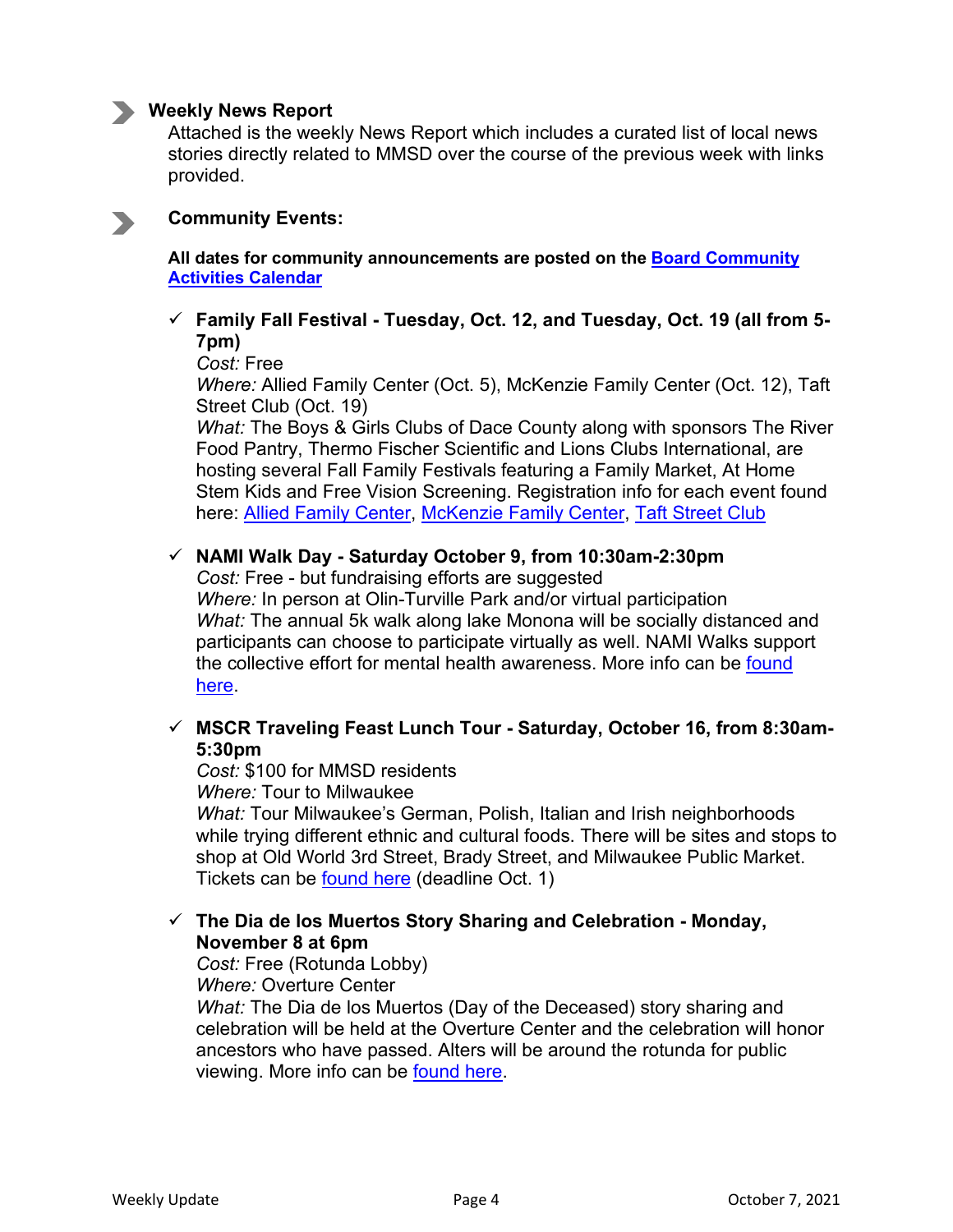#### **Fair Trade Holiday Festival - Saturday, December 4, from 8am-3pm** *Cost:* Free to attend *Where:* Monona Terrace Community and Convention Center

*What:* Madison's premier shopping/trade event for the holidays featuring many vendors. One featured item is the All-Kids 2022 International Calendar. More info can be **found here**.

### **OUR UPCOMING BOARD CALENDAR**

| Mon. Oct. 11, 5 p.m.     | <b>Operations Work Group</b><br>Virtual                                                  |
|--------------------------|------------------------------------------------------------------------------------------|
| Wed., Oct. 13, 5 p.m.    | <b>Student Senate</b><br>Virtual                                                         |
| Wed., Oct. 13, 5:30 p.m. | <b>City Education Committee</b><br>Virtual                                               |
| Thurs., Oct. 14, 6 p.m.  | Memorial Renaming Citizens' Ad Hoc<br>Virtual                                            |
| Fri., Oct. 15, 8 a.m.    | <b>BOE Retreat</b><br>Madison College-Goodman South Campus<br>2429 Perry Street, Madison |
| Week of October 18       | Board member briefings<br>Virtual                                                        |
| Mon., Oct. 25, 9 a.m.    | <b>Board Officers</b><br>Virtual                                                         |
| Mon., Oct. 25, 6 p.m.    | <b>BOE REGULAR MEETING</b><br>Virtual                                                    |
| Wed., Oct. 27, 5 p.m.    | <b>Student Senate</b><br>Virtual                                                         |

#### **ITEMS ATTACHED FOR INFORMATION**

- 1. COVID checklist
- 2. Ortiz data request response
- 3. Weekly News Report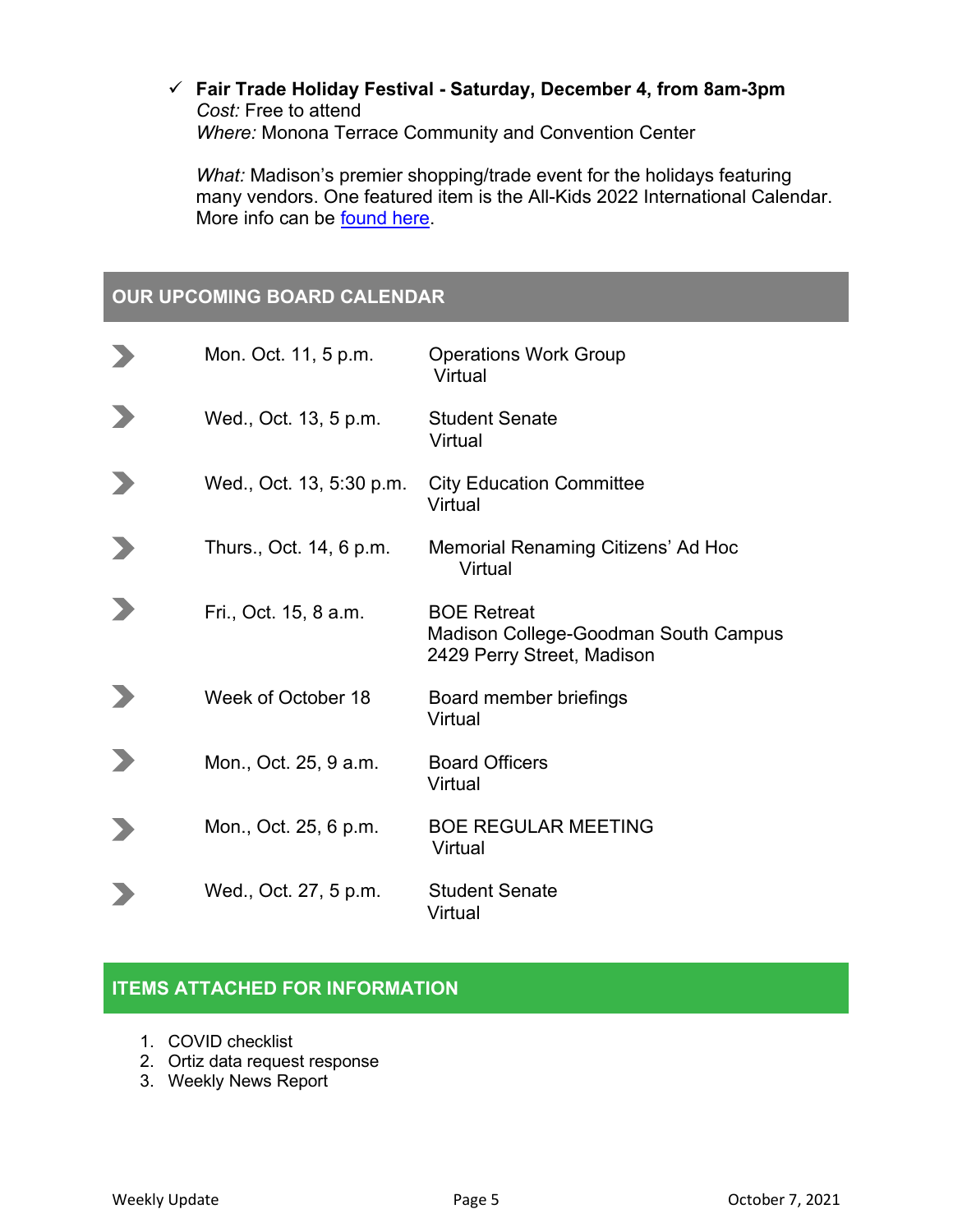## **COVID-19 Classroom Closure Checklist Will Be Updated Regularly Based on Feedback and Learning**

| <b>Area of Focus / Action Steps</b>                | <b>Details &amp; Relevant Links</b>                                                                                                                                                                                                                                                                                                                     | <b>Notes &amp; Next Steps</b> | <b>Person</b><br><b>Responsible</b> |
|----------------------------------------------------|---------------------------------------------------------------------------------------------------------------------------------------------------------------------------------------------------------------------------------------------------------------------------------------------------------------------------------------------------------|-------------------------------|-------------------------------------|
| Nurse provides summary &<br>recommendations        | Central Office team schedules a "huddle" to include<br>principal, nurse, and relevant central office team members                                                                                                                                                                                                                                       |                               |                                     |
| Communication                                      | Communication templates for families and staff<br><b>Individual Close Contacts</b><br>2. Potential Close Contact (unable to determine)<br>Non Close Contact Families<br>3.<br>Non Close Contact Staff<br>Additional information in process for the communication<br>templates regarding access to food during<br>isolation/quarantine or class closure. |                               |                                     |
| Technology                                         | Ensure all scholars have needed technology for the closure<br>time frame                                                                                                                                                                                                                                                                                |                               |                                     |
| Instructional resources                            | Share link to instructional resources                                                                                                                                                                                                                                                                                                                   |                               |                                     |
| Impact/coordination with<br>Afterschool program(s) | Coordinate with any afterschool programs/leaders                                                                                                                                                                                                                                                                                                        |                               |                                     |
| Transportation or Food<br>service interruptions    | If so, notify building services.                                                                                                                                                                                                                                                                                                                        |                               |                                     |
| Rooms or areas needing<br>additional cleaning      | Identify cleaning needs and communicate with the<br>custodian next steps                                                                                                                                                                                                                                                                                |                               |                                     |

#### **Timelines for Isolation and Quarantine**

**CONFIDENTIAL DO NOT INCLUDE NAMES OF ANY STAFF OR STUDENTS WITH A COVID DIAGNOSIS**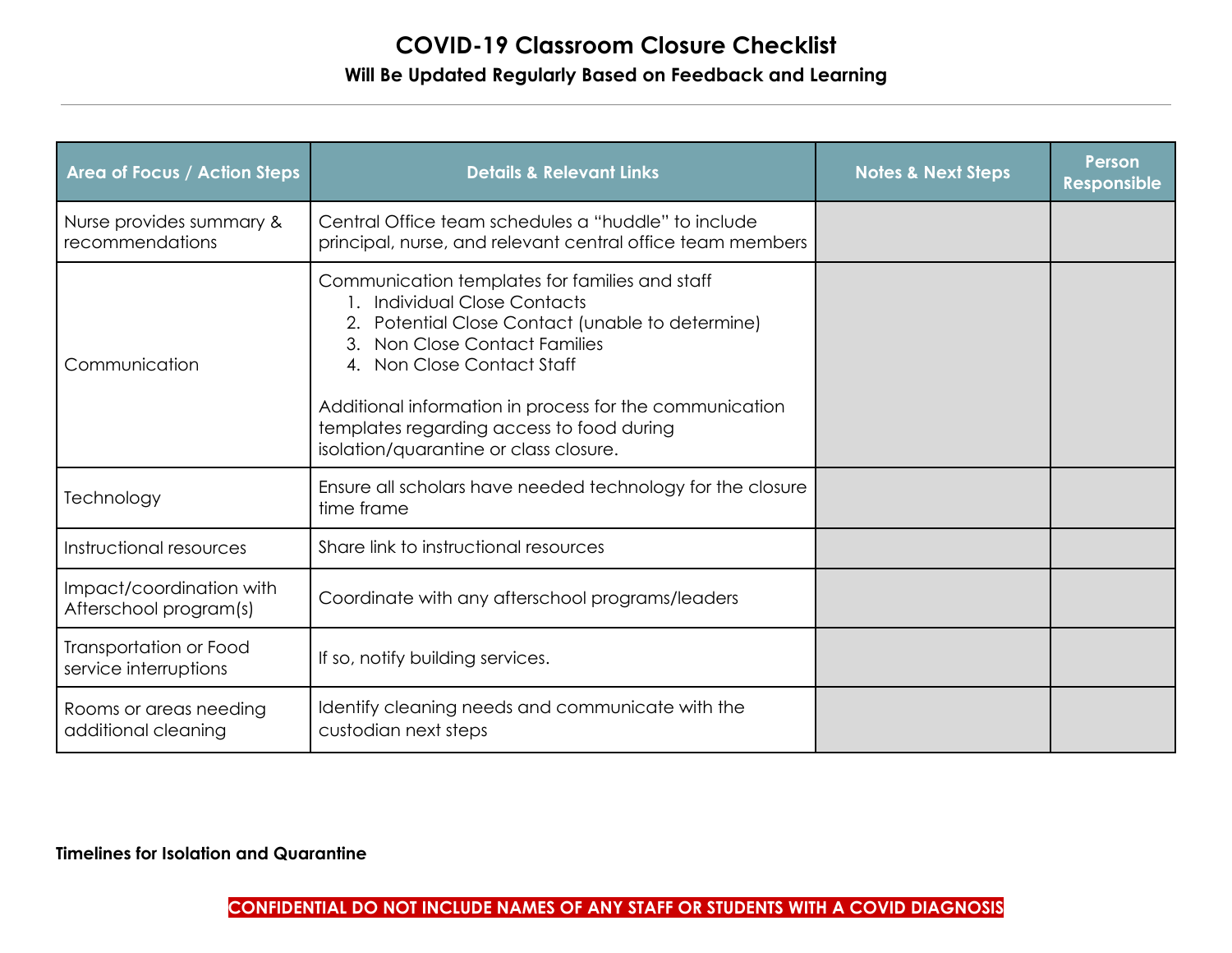# **COVID-19 Classroom Closure Checklist Will Be Updated Regularly Based on Feedback and Learning**

| Who                                            | <b>Start Date</b>                            | <b>Test Date (in applicable)</b>                                          | Last day of Isolation or<br>Quarantine                                                                                         | Return to<br>School/Program                                                 |
|------------------------------------------------|----------------------------------------------|---------------------------------------------------------------------------|--------------------------------------------------------------------------------------------------------------------------------|-----------------------------------------------------------------------------|
| Positive Individual                            | Follow date of test or<br>on-set of symptoms | <b>NA</b>                                                                 | 10 days                                                                                                                        | Next school/program<br>day after the 10th day                               |
| Close Contact<br>(non-vaccinated)              | Following day of<br>exposure                 | Decide not to test                                                        | 10 days                                                                                                                        | Next school/program<br>day after the 10th day*                              |
| Close Contact<br>(non-vaccinated)              | Following day of<br>exposure                 | Test on Day 6/7                                                           | As early as day 7 with a<br>Negative result                                                                                    | Next school/program<br>day after the 7th day<br>with a Negative result      |
| Close Contact<br>(vaccinated)                  | If no symptoms, no<br>quarantine required    | Recommended test on<br>day 3 to 5 and continue<br>to monitor for symptoms | <b>NA</b>                                                                                                                      | Did not need to<br>quarantine                                               |
| Class Closure (either<br>close contact or not) | Following day of<br>exposure                 | Test or not testing                                                       | If testing, as early as day<br>7 with a Negative result<br>(this only applies to home<br>quarantine not school<br>programming) | Return to school the next<br>school/program day<br>following the 10th day** |

\* In certain situations this timeframe may be longer than the next school/program day after the 10th day. Such as when they are in an environment with an individual who is actively positive and not able to isolate

\*\* There are situations where initially a classroom has closed and shifted to virtual instruction and another positive case is discovered with a later last day of exposure - resulting in return to school/program date adjusting.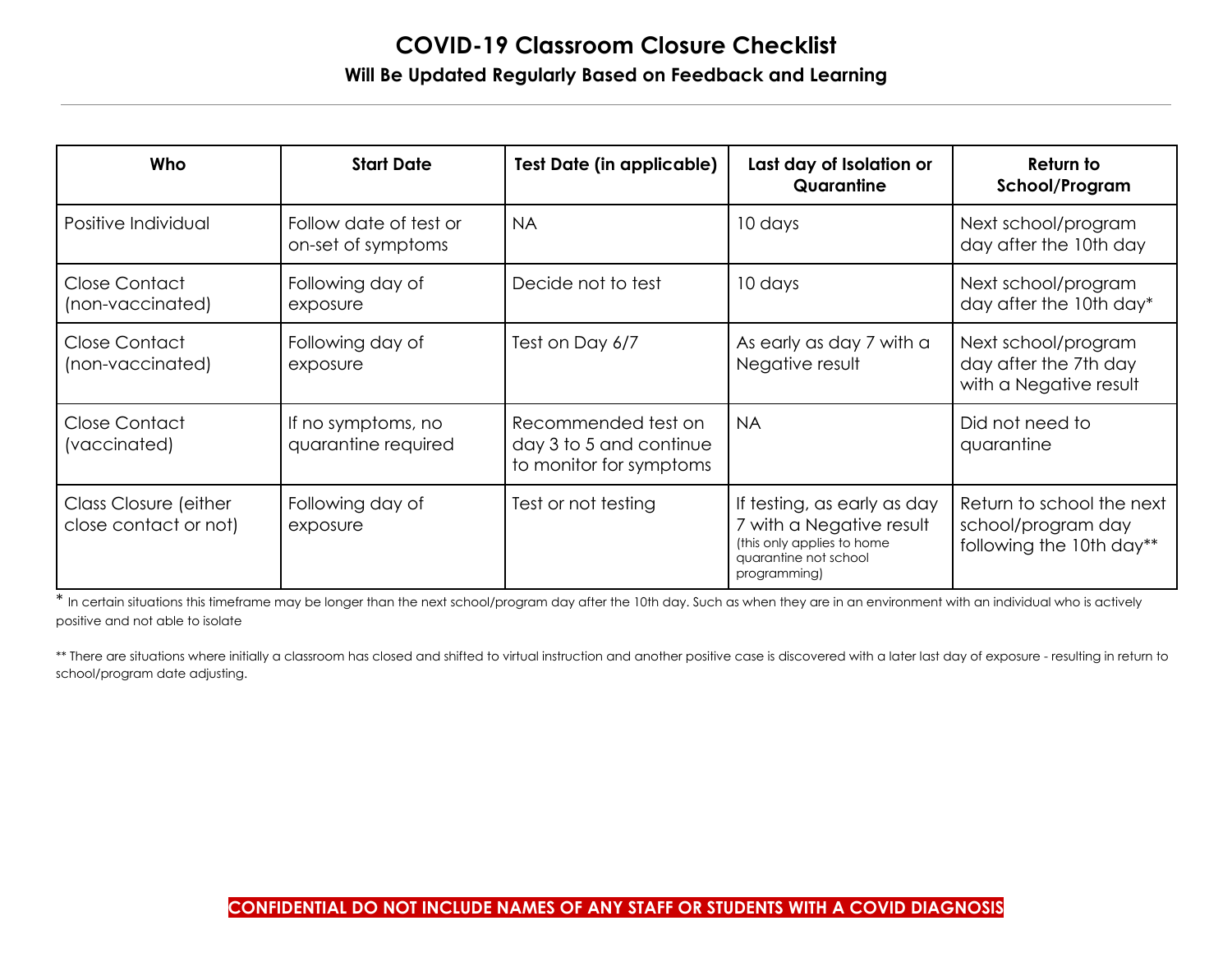# Open Records Request for MMSD ELL and DLI Data

1. Number and Percentage of Latino(a) and Hmong English Language Learner (ELs) that have met English Proficiency and the number and percentage of those who have not in the past Five (5) years by School and by year.

English Learner students are measured to be proficient in English using the ACCESS for ELs exam Online 2.0. For the 2017-2018 school year, the WI DPI changed the parameters for a qualifying score on the ACCESS exam. Previously Wisconsin DPI minimums required a 5.0 and MMSD chose to require a higher score of 5.7 in order to reclassify as proficient. Starting in 2017-2018 WI DPI established a statewide score of 5.0 for *all districts to reclassify any student* and Madison changed its procedures accordingly.

In this data all scores of 5.0 or better are considered proficient regardless of the year obtained since 5.0 was the minimum reclassification score published by DPI in all years.

Data at an individual school involving 6 or fewer students is not shared specifically but listed as "spr" for suppressed. If data has been suppressed, the number of students for the data complement (Proficient/Not Proficient) has also been suppressed since a percentage is available for both. We use this convention to protect student privacy.

|                                   | <b>ACCESS scores</b><br>by home<br>language |     |                          |    |
|-----------------------------------|---------------------------------------------|-----|--------------------------|----|
|                                   | <b>Not proficient</b>                       |     | <b>Proficient</b>        |    |
| Language group<br>and school year | <b>Students</b>                             | %   | <b>Students</b>          | %  |
| <b>Hmong</b>                      | 1766                                        | 95% | 85                       | 5% |
| 2016-2017                         | 406                                         | 97% | 13                       | 3% |
| 2017-2018                         | 414                                         | 93% | 30                       | 7% |
| 2018-2019                         | 412                                         | 96% | 19                       | 4% |
| 2019-2020                         | 419                                         | 95% | 21                       | 5% |
| 2020-2021                         | 115                                         | 98% | $\overline{\phantom{a}}$ | 2% |
| <b>Spanish</b>                    | 13816                                       | 95% | 664                      | 5% |
| 2016-2017                         | 2970                                        | 97% | 78                       | 3% |
| 2017-2018                         | 3132                                        | 94% | 189                      | 6% |
| 2018-2019                         | 3151                                        | 95% | 162                      | 5% |
| 2019-2020                         | 3224                                        | 94% | 198                      | 6% |
| 2020-2021                         | 1339                                        | 97% | 37                       | 3% |

### By Language for Hmong and Latino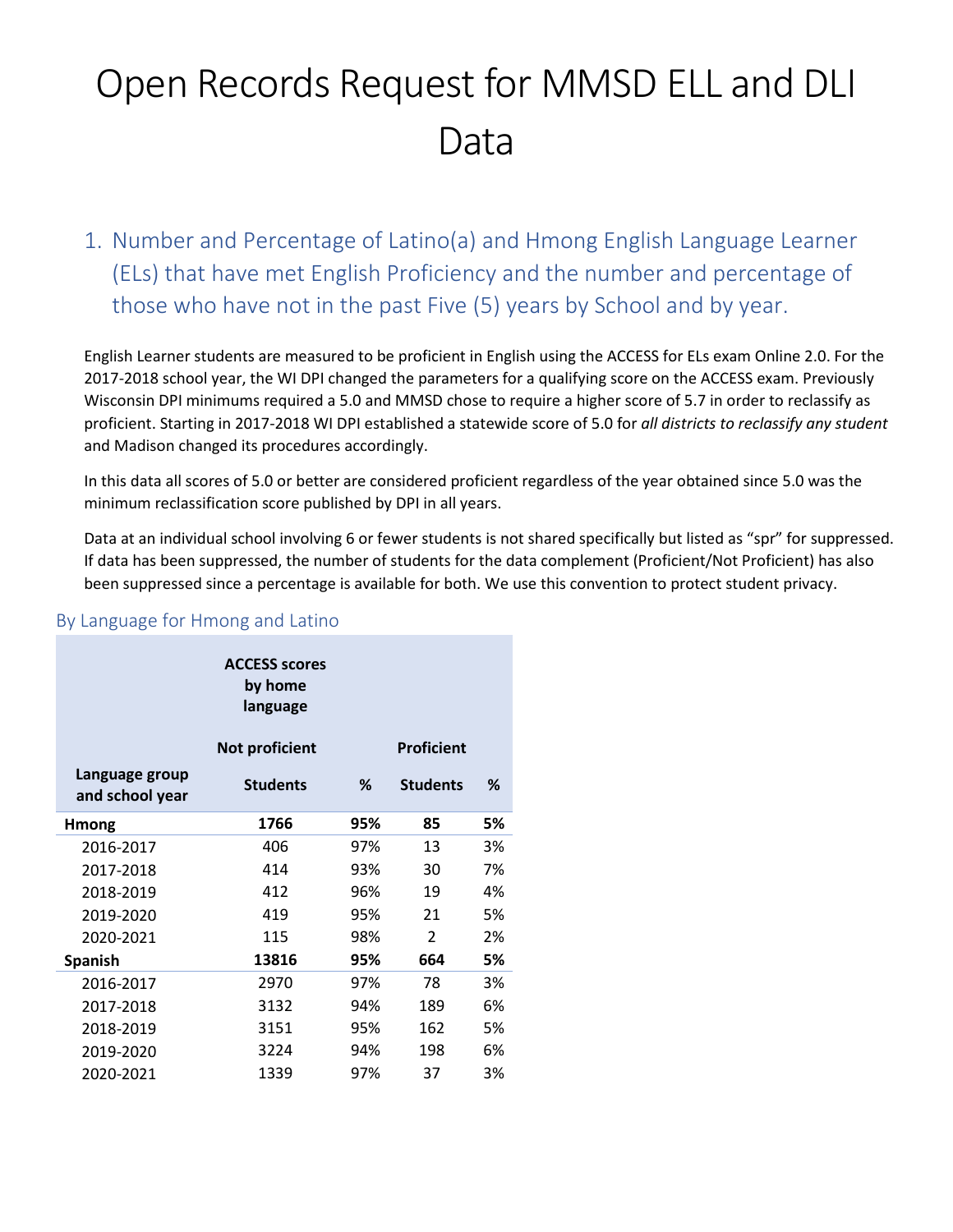# By School and by Year

|                                | <b>ACCESS</b>            |      |                   |     |                          |      |                   |      |
|--------------------------------|--------------------------|------|-------------------|-----|--------------------------|------|-------------------|------|
|                                | scores by                |      |                   |     |                          |      |                   |      |
|                                | Language                 |      |                   |     |                          |      |                   |      |
|                                | group                    |      |                   |     |                          |      |                   |      |
|                                | <b>Hmong</b>             |      |                   |     | <b>Spanish</b>           |      |                   |      |
|                                | <b>Not</b><br>proficient |      | <b>Proficient</b> |     | <b>Not</b><br>proficient |      | <b>Proficient</b> |      |
| <b>School and School year</b>  | <b>Students</b>          | $\%$ | <b>Students</b>   | %   | <b>Students</b>          | $\%$ | <b>Students</b>   | $\%$ |
| <b>Allis Elementary</b>        |                          |      |                   |     |                          |      |                   |      |
| 2016-2017                      | 21                       | 100% |                   | 0%  | spr                      | 98%  | spr               | 2%   |
| 2017-2018                      | 19                       | 100% |                   | 0%  | spr                      | 96%  | spr               | 4%   |
| 2018-2019                      | spr                      | 95%  | spr               | 5%  | spr                      | 99%  | spr               | 1%   |
| 2019-2020                      | spr                      | 94%  | spr               | 6%  | 68                       | 100% |                   | 0%   |
| 2020-2021                      |                          |      |                   |     | 36                       | 100% |                   | 0%   |
| <b>Anana Elementary</b>        |                          |      |                   |     |                          |      |                   |      |
| 2016-2017                      | 11                       | 100% |                   | 0%  | spr                      | 95%  | spr               | 5%   |
| 2017-2018                      | 11                       | 100% |                   | 0%  | spr                      | 97%  | spr               | 3%   |
| 2018-2019                      | spr                      | 92%  | spr               | 8%  | spr                      | 97%  | spr               | 3%   |
| 2019-2020                      | $\overline{7}$           | 100% |                   | 0%  | 73                       | 91%  | $\overline{7}$    | 9%   |
| 2020-2021                      | spr                      | 100% |                   | 0%  | spr                      | 91%  | spr               | 9%   |
| <b>Badger Rock Middle</b>      |                          |      |                   |     |                          |      |                   |      |
| 2016-2017                      |                          |      |                   |     | 12                       | 92%  | spr               | 8%   |
| 2017-2018                      |                          |      |                   |     | 14                       | 93%  | spr               | 7%   |
| 2018-2019                      |                          |      |                   |     | 15                       | 94%  | spr               | 6%   |
| 2019-2020                      | spr                      | 100% |                   | 0%  | 15                       | 94%  | spr               | 6%   |
| 2020-2021                      |                          |      |                   |     | spr                      | 100% |                   | 0%   |
| <b>Black Hawk Middle</b>       |                          |      |                   |     |                          |      |                   |      |
| 2016-2017                      | 13                       | 100% |                   | 0%  | 38                       | 100% |                   | 0%   |
| 2017-2018                      | spr                      | 94%  | spr               | 6%  | spr                      | 98%  | spr               | 2%   |
| 2018-2019                      | spr                      | 94%  | spr               | 6%  | spr                      | 98%  | spr               | 2%   |
| 2019-2020                      | spr                      | 95%  | spr               | 5%  | 45                       | 100% |                   | 0%   |
| 2020-2021                      | 9                        | 100% |                   | 0%  | spr                      | 96%  | spr               | 4%   |
| <b>Capital High</b>            |                          |      |                   |     |                          |      |                   |      |
| 2018-2019                      |                          |      |                   |     | 19                       | 100% |                   | 0%   |
| 2019-2020                      |                          |      |                   |     | spr                      | 94%  | spr               | 6%   |
| 2020-2021                      |                          |      |                   |     | spr                      | 100% |                   | 0%   |
| <b>Cesar Chavez Elementary</b> |                          |      |                   |     |                          |      |                   |      |
| 2016-2017                      | spr                      | 100% |                   | 0%  | 83                       | 100% |                   | 0%   |
| 2017-2018                      | spr                      | 100% |                   | 0%  | 79                       | 91%  | 8                 | 9%   |
| 2018-2019                      | spr                      | 100% |                   | 0%  | spr                      | 95%  | spr               | 5%   |
| 2019-2020                      | spr                      | 80%  | spr               | 20% | 87                       | 91%  | 9                 | 9%   |
| 2020-2021                      | spr                      | 100% |                   | 0%  | spr                      | 97%  | spr               | 3%   |
| <b>Cherokee Heights Middle</b> |                          |      |                   |     |                          |      |                   |      |
| 2016-2017                      | 12                       | 100% |                   | 0%  | spr                      | 98%  | spr               | 2%   |
| 2017-2018                      | 14                       | 100% |                   | 0%  | 98                       | 100% |                   | 0%   |
| 2018-2019                      | spr                      | 92%  | spr               | 8%  | spr                      | 98%  | spr               | 2%   |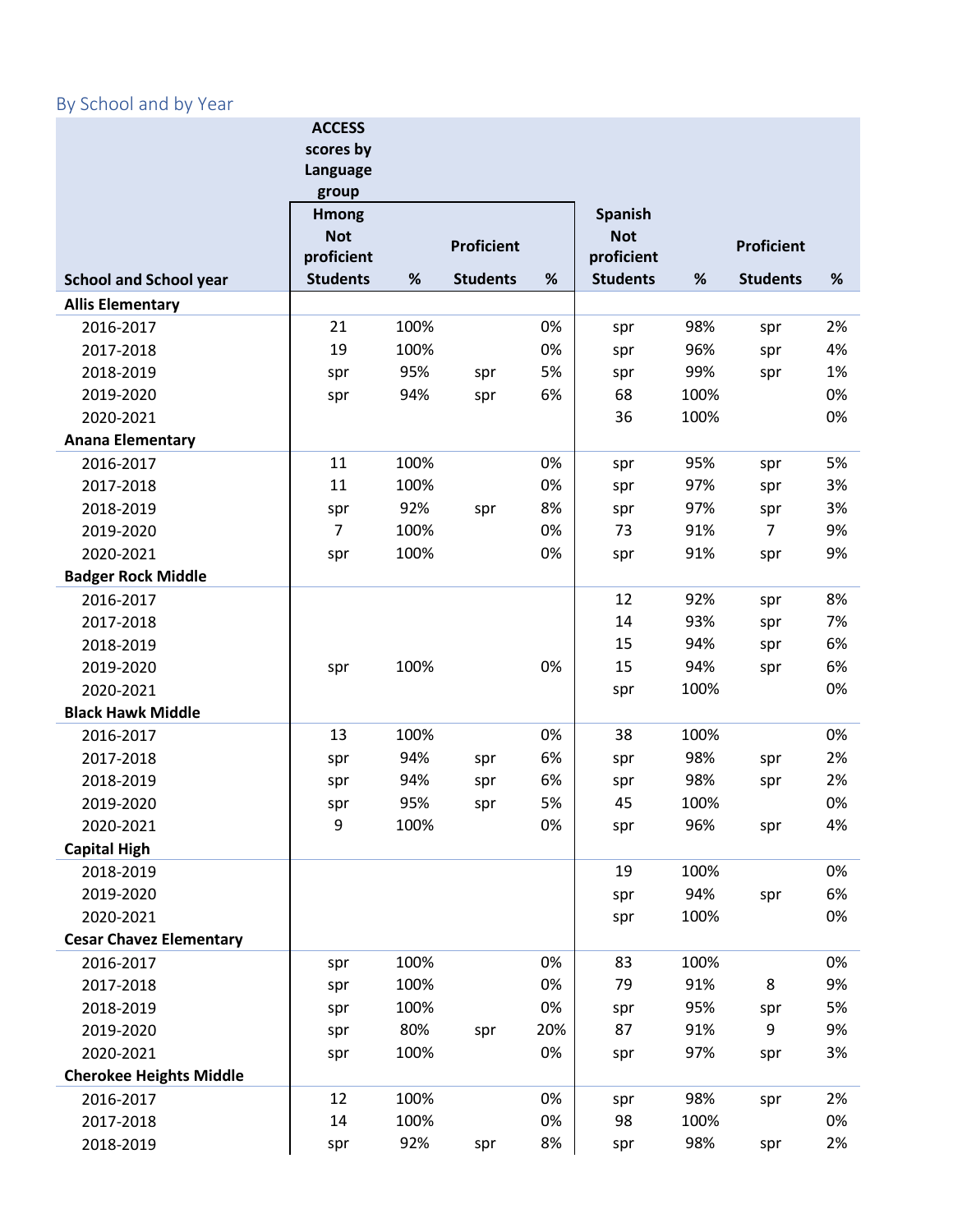| 2019-2020                   | spr            | 94%  | spr | 6%  | spr | 98%  | spr            | 2%  |
|-----------------------------|----------------|------|-----|-----|-----|------|----------------|-----|
| 2020-2021                   | spr            | 100% |     | 0%  | 44  | 100% |                | 0%  |
| <b>Crestwood Elementary</b> |                |      |     |     |     |      |                |     |
| 2016-2017                   | spr            | 100% |     | 0%  | spr | 97%  | spr            | 3%  |
| 2017-2018                   | spr            | 67%  | spr | 33% | spr | 86%  | spr            | 14% |
| 2018-2019                   | spr            | 100% |     | 0%  | spr | 96%  | spr            | 4%  |
| 2019-2020                   |                |      |     |     | spr | 92%  | spr            | 8%  |
| 2020-2021                   |                |      |     |     | 7   | 100% |                | 0%  |
| Dr Virginia Henderson       |                |      |     |     |     |      |                |     |
| Elementary                  |                |      |     |     |     |      |                |     |
| 2016-2017                   | 15             | 100% |     | 0%  | spr | 97%  | spr            | 3%  |
| 2017-2018                   | spr            | 94%  | spr | 6%  | 145 | 94%  | 10             | 6%  |
| 2018-2019                   | 11             | 100% |     | 0%  | 146 | 94%  | 9              | 6%  |
| 2019-2020                   | spr            | 79%  | spr | 21% | 140 | 93%  | 11             | 7%  |
| 2020-2021                   | spr            | 100% |     | 0%  | spr | 94%  | spr            | 6%  |
| <b>East High</b>            |                |      |     |     |     |      |                |     |
| 2016-2017                   | spr            | 85%  | spr | 15% | 118 | 94%  | $\overline{7}$ | 6%  |
| 2017-2018                   | spr            | 85%  | spr | 15% | 126 | 88%  | 17             | 12% |
| 2018-2019                   | 32             | 100% |     | 0%  | spr | 96%  | spr            | 4%  |
| 2019-2020                   | spr            | 98%  | spr | 2%  | 156 | 96%  | 7              | 4%  |
| 2020-2021                   | spr            | 100% |     | 0%  | 21  | 100% |                | 0%  |
| <b>Elvehjem Elementary</b>  |                |      |     |     |     |      |                |     |
| 2016-2017                   |                |      |     |     | 21  | 100% |                | 0%  |
| 2017-2018                   | spr            | 100% |     | 0%  | spr | 96%  | spr            | 4%  |
| 2018-2019                   | spr            | 100% |     | 0%  | spr | 86%  | spr            | 14% |
| 2019-2020                   | spr            | 100% |     | 0%  | spr | 81%  | spr            | 19% |
| 2020-2021                   | spr            | 100% |     | 0%  | 17  | 100% |                | 0%  |
| <b>Emerson Elementary</b>   |                |      |     |     |     |      |                |     |
| 2016-2017                   | 9              | 100% |     | 0%  | 21  | 100% |                | 0%  |
| 2017-2018                   | $\overline{7}$ | 100% |     | 0%  | 20  | 100% |                | 0%  |
| 2018-2019                   | spr            | 100% |     | 0%  | 24  | 100% |                | 0%  |
| 2019-2020                   |                |      |     |     | spr | 93%  | spr            | 7%  |
| 2020-2021                   |                |      |     |     | spr | 93%  | spr            | 7%  |
| <b>Franklin Elementary</b>  |                |      |     |     |     |      |                |     |
| 2016-2017                   | 14             | 100% |     | 0%  | 24  | 100% |                | 0%  |
| 2017-2018                   | 15             | 100% |     | 0%  | 24  | 100% |                | 0%  |
| 2018-2019                   | 16             | 100% |     | 0%  | spr | 93%  | spr            | 7%  |
| 2019-2020                   | 13             | 100% |     | 0%  | 17  | 100% |                | 0%  |
| 2020-2021                   | spr            | 100% |     | 0%  | spr | 100% |                | 0%  |
| <b>Gompers Elementary</b>   |                |      |     |     |     |      |                |     |
| 2016-2017                   | 12             | 100% |     | 0%  | spr | 97%  | spr            | 3%  |
| 2017-2018                   | 9              | 100% |     | 0%  | spr | 96%  | spr            | 4%  |
| 2018-2019                   | 9              | 100% |     | 0%  | spr | 95%  | spr            | 5%  |
| 2019-2020                   | spr            | 75%  | spr | 25% | spr | 74%  | spr            | 26% |
| 2020-2021                   | spr            | 100% |     | 0%  | spr | 88%  | spr            | 13% |
| <b>Hamilton Middle</b>      |                |      |     |     |     |      |                |     |
| 2016-2017                   | 8              | 100% |     | 0%  | spr | 93%  | spr            | 7%  |
| 2017-2018                   | spr            | 100% |     | 0%  | spr | 86%  | spr            | 14% |
| 2018-2019                   | spr            | 50%  | spr | 50% | spr | 91%  | spr            | 9%  |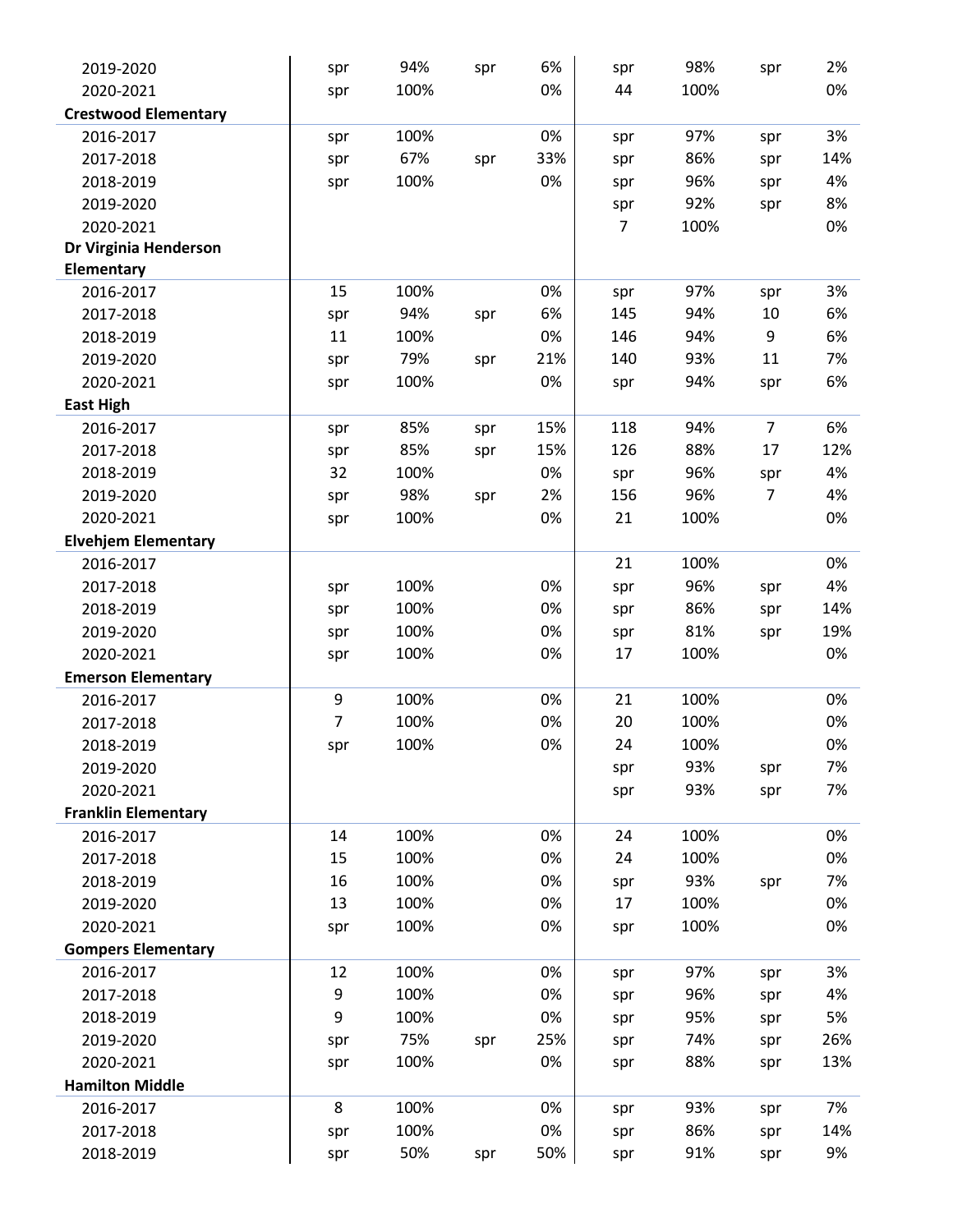| 2019-2020                                | spr | 67%  | spr | 33% | 24  | 100% |     | 0%  |
|------------------------------------------|-----|------|-----|-----|-----|------|-----|-----|
| 2020-2021                                |     |      |     |     | 9   | 100% |     | 0%  |
| <b>Hawthorne Elementary</b>              |     |      |     |     |     |      |     |     |
| 2016-2017                                | spr | 94%  | spr | 6%  | spr | 97%  | spr | 3%  |
| 2017-2018                                | spr | 91%  | spr | 9%  | 68  | 87%  | 10  | 13% |
| 2018-2019                                | 29  | 100% |     | 0%  | spr | 92%  | spr | 8%  |
| 2019-2020                                | spr | 96%  | spr | 4%  | 42  | 79%  | 11  | 21% |
| 2020-2021                                | spr | 100% |     | 0%  | spr | 100% |     | 0%  |
| <b>Huegel Elementary</b>                 |     |      |     |     |     |      |     |     |
| 2016-2017                                | 8   | 100% |     | 0%  | 42  | 100% |     | 0%  |
| 2017-2018                                | 7   | 100% |     | 0%  | 45  | 100% |     | 0%  |
| 2018-2019                                | spr | 75%  | spr | 25% | spr | 94%  | spr | 6%  |
| 2019-2020                                | spr | 67%  | spr | 33% | spr | 89%  | spr | 11% |
| 2020-2021                                |     |      |     |     | spr | 97%  | spr | 3%  |
| <b>Innovative &amp; Alternative High</b> |     |      |     |     |     |      |     |     |
| 2016-2017                                |     |      |     |     | 23  | 100% |     | 0%  |
| 2017-2018                                |     |      |     |     | 31  | 100% |     | 0%  |
| 2018-2019                                |     |      |     |     | spr | 100% |     | 0%  |
| 2019-2020                                |     |      |     |     | spr | 100% |     | 0%  |
| 2020-2021                                |     |      |     |     | spr | 100% |     | 0%  |
| <b>James Wright Middle</b>               |     |      |     |     |     |      |     |     |
| 2016-2017                                | spr | 100% |     | 0%  | spr | 98%  | spr | 2%  |
| 2017-2018                                | spr | 100% |     | 0%  | 85  | 91%  | 8   | 9%  |
| 2018-2019                                | spr | 50%  | spr | 50% | spr | 94%  | spr | 6%  |
| 2019-2020                                | spr | 100% |     | 0%  | spr | 97%  | spr | 3%  |
| 2020-2021                                | spr | 100% |     | 0%  | 55  | 100% |     | 0%  |
| <b>Jefferson Middle</b>                  |     |      |     |     |     |      |     |     |
| 2016-2017                                | spr | 100% |     | 0%  | spr | 97%  | spr | 3%  |
| 2017-2018                                | spr | 100% |     | 0%  | spr | 99%  | spr | 1%  |
| 2018-2019                                | 7   | 100% |     | 0%  | spr | 98%  | spr | 2%  |
| 2019-2020                                | 7   | 100% |     | 0%  | spr | 99%  | spr | 1%  |
| 2020-2021                                |     |      |     |     | 66  | 100% |     | 0%  |
| <b>Kennedy Elementary</b>                |     |      |     |     |     |      |     |     |
| 2016-2017                                | 16  | 100% |     | 0%  | spr | 96%  | spr | 4%  |
| 2017-2018                                | spr | 80%  | spr | 20% | spr | 85%  | spr | 15% |
| 2018-2019                                | 18  | 100% |     | 0%  | spr | 91%  | spr | 9%  |
| 2019-2020                                | spr | 88%  | spr | 12% | spr | 87%  | spr | 13% |
| 2020-2021                                | spr | 83%  | spr | 17% | spr | 95%  | spr | 5%  |
| LaFollette High                          |     |      |     |     |     |      |     |     |
| 2016-2017                                | spr | 93%  | spr | 7%  | spr | 97%  | spr | 3%  |
| 2017-2018                                | spr | 76%  | spr | 24% | 167 | 90%  | 19  | 10% |
| 2018-2019                                | spr | 95%  | spr | 5%  | 183 | 95%  | 9   | 5%  |
| 2019-2020                                | 15  | 100% |     | 0%  | 190 | 94%  | 12  | 6%  |
| 2020-2021                                | spr | 100% |     | 0%  | 17  | 100% |     | 0%  |
| <b>Lake View Elementary</b>              |     |      |     |     |     |      |     |     |
| 2016-2017                                | spr | 94%  | spr | 6%  | 29  | 100% |     | 0%  |
| 2017-2018                                | spr | 87%  | spr | 13% | spr | 93%  | spr | 7%  |
| 2018-2019                                | 24  | 100% |     | 0%  | spr | 97%  | spr | 3%  |
| 2019-2020                                | spr | 97%  | spr | 3%  | spr | 92%  | spr | 8%  |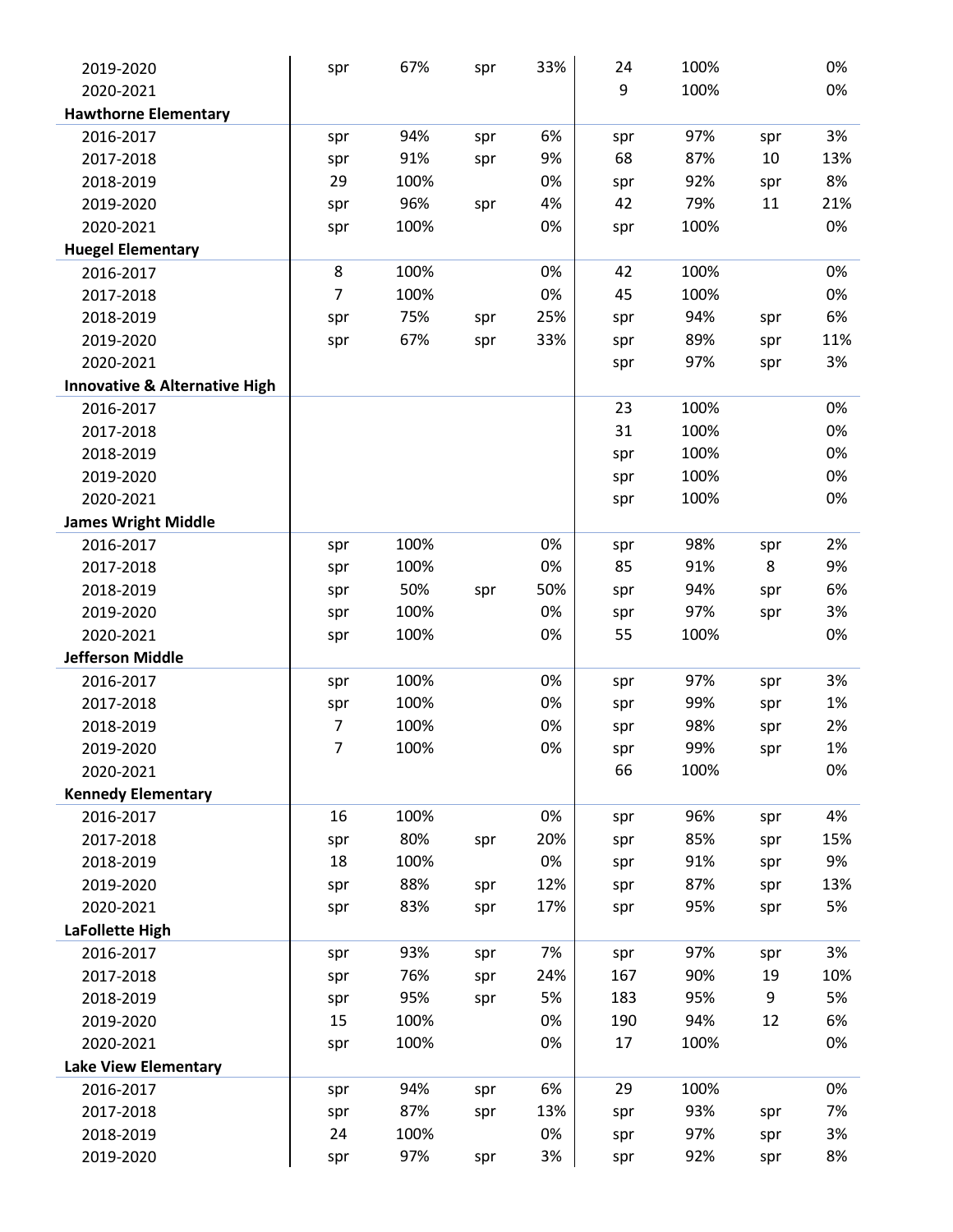| 2020-2021                   | 27             | 100% |     | 0%  | 22  | 100% |                | 0%  |
|-----------------------------|----------------|------|-----|-----|-----|------|----------------|-----|
| <b>Lapham Elementary</b>    |                |      |     |     |     |      |                |     |
| 2016-2017                   | spr            | 100% |     | 0%  | 15  | 100% |                | 0%  |
| 2017-2018                   | spr            | 100% |     | 0%  | spr | 92%  | spr            | 8%  |
| 2018-2019                   |                |      |     |     | 9   | 100% |                | 0%  |
| 2019-2020                   |                |      |     |     | spr | 100% |                | 0%  |
| 2020-2021                   |                |      |     |     | spr | 100% |                | 0%  |
| <b>Leopold Elementary</b>   |                |      |     |     |     |      |                |     |
| 2016-2017                   | 9              | 100% |     | 0%  | spr | 99%  | spr            | 1%  |
| 2017-2018                   | spr            | 91%  | spr | 9%  | spr | 98%  | spr            | 2%  |
| 2018-2019                   | 9              | 100% |     | 0%  | spr | 98%  | spr            | 2%  |
| 2019-2020                   | 9              | 100% |     | 0%  | spr | 97%  | spr            | 3%  |
| 2020-2021                   | spr            | 80%  | spr | 20% | spr | 98%  | spr            | 2%  |
| <b>Lincoln Elementary</b>   |                |      |     |     |     |      |                |     |
| 2016-2017                   | spr            | 95%  | spr | 5%  | spr | 97%  | spr            | 3%  |
| 2017-2018                   | spr            | 90%  | spr | 10% | 116 | 94%  | $\overline{7}$ | 6%  |
| 2018-2019                   | spr            | 95%  | spr | 5%  | 126 | 93%  | 9              | 7%  |
| 2019-2020                   | 17             | 100% |     | 0%  | 103 | 84%  | 19             | 16% |
| 2020-2021                   | spr            | 100% |     | 0%  | spr | 98%  | spr            | 2%  |
| <b>Lindbergh Elementary</b> |                |      |     |     |     |      |                |     |
| 2016-2017                   | spr            | 93%  | spr | 7%  | 19  | 100% |                | 0%  |
| 2017-2018                   | 14             | 100% |     | 0%  | spr | 85%  | spr            | 15% |
| 2018-2019                   | 15             | 100% |     | 0%  | spr | 83%  | spr            | 17% |
| 2019-2020                   | 16             | 100% |     | 0%  | spr | 100% |                | 0%  |
| 2020-2021                   | 9              | 100% |     | 0%  | spr | 100% |                | 0%  |
| <b>Lowell Elementary</b>    |                |      |     |     |     |      |                |     |
| 2016-2017                   | $\overline{7}$ | 100% |     | 0%  | spr | 96%  | spr            | 4%  |
| 2017-2018                   | $\overline{7}$ | 100% |     | 0%  | 21  | 100% |                | 0%  |
| 2018-2019                   | spr            | 86%  | spr | 14% | spr | 93%  | spr            | 7%  |
| 2019-2020                   | spr            | 100% |     | 0%  | 20  | 100% |                | 0%  |
| 2020-2021                   |                |      |     |     | spr | 100% |                | 0%  |
| <b>Marquette Elementary</b> |                |      |     |     |     |      |                |     |
| 2016-2017                   | spr            | 100% |     | 0%  | 8   | 100% |                | 0%  |
| 2017-2018                   | spr            | 100% |     | 0%  | spr | 91%  | spr            | 9%  |
| 2018-2019                   | spr            | 100% |     | 0%  | spr | 89%  | spr            | 11% |
| 2019-2020                   | spr            | 100% |     | 0%  | spr | 89%  | spr            | 11% |
| 2020-2021                   | spr            | 100% |     | 0%  | spr | 100% |                | 0%  |
| <b>Memorial High</b>        |                |      |     |     |     |      |                |     |
| 2016-2017                   | spr            | 89%  | spr | 11% | spr | 96%  | spr            | 4%  |
| 2017-2018                   | 8              | 100% |     | 0%  | 104 | 89%  | 13             | 11% |
| 2018-2019                   | 9              | 100% |     | 0%  | 131 | 91%  | 13             | 9%  |
| 2019-2020                   | 14             | 100% |     | 0%  | 158 | 92%  | 14             | 8%  |
| 2020-2021                   |                |      |     |     | 12  | 100% |                | 0%  |
| <b>Mendota Elementary</b>   |                |      |     |     |     |      |                |     |
| 2016-2017                   | 10             | 100% |     | 0%  | 24  | 100% |                | 0%  |
| 2017-2018                   | spr            | 92%  | spr | 8%  | 23  | 100% |                | 0%  |
| 2018-2019                   | spr            | 89%  | spr | 11% | spr | 84%  | spr            | 16% |
| 2019-2020                   | 9              | 100% |     | 0%  | spr | 96%  | spr            | 4%  |
| 2020-2021                   | 8              | 100% |     | 0%  | 14  | 100% |                | 0%  |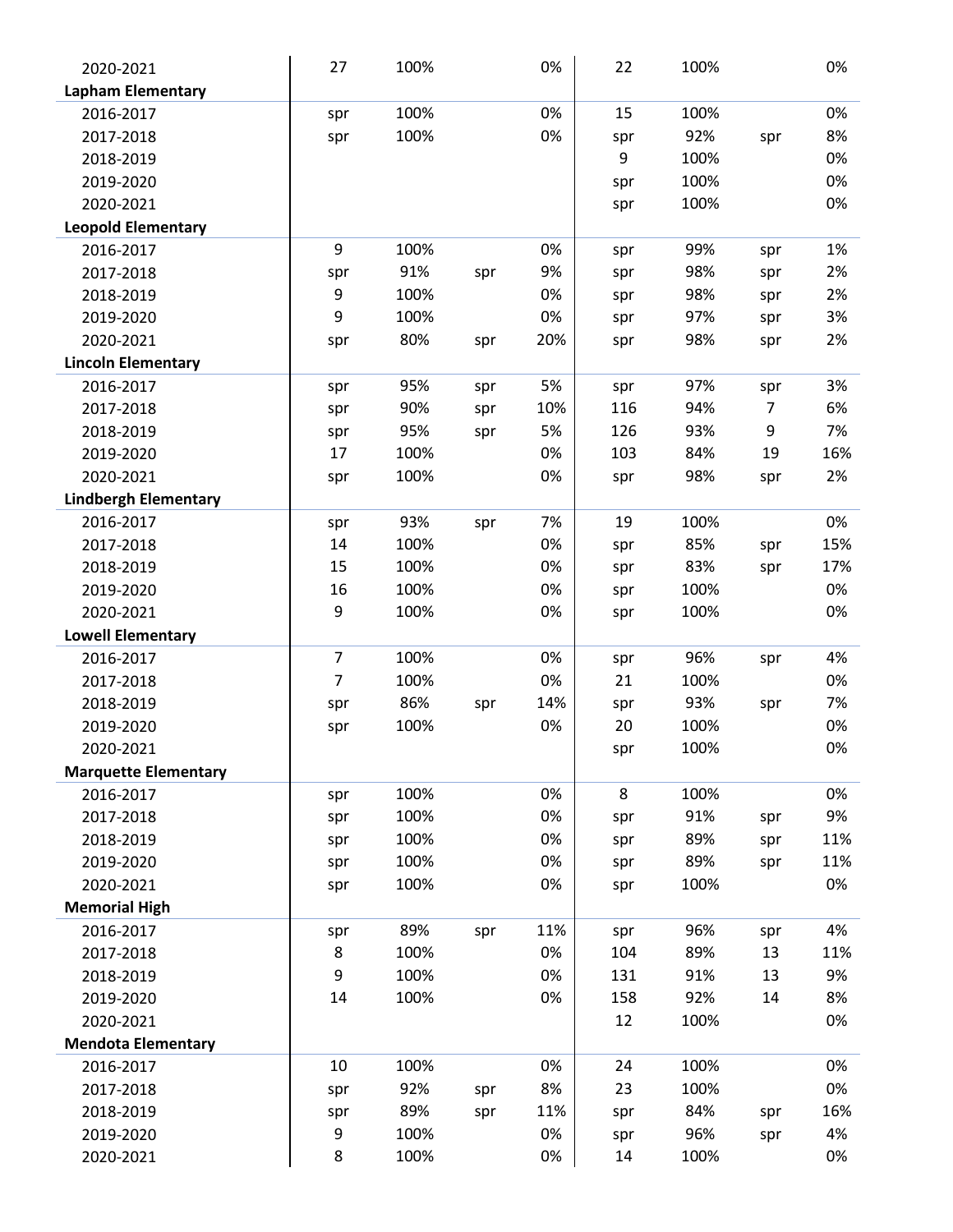| <b>Midvale Elementary</b>       |                |      |     |     |     |      |     |     |
|---------------------------------|----------------|------|-----|-----|-----|------|-----|-----|
| 2016-2017                       | 20             | 100% |     | 0%  | 126 | 100% |     | 0%  |
| 2017-2018                       | 12             | 100% |     | 0%  | spr | 98%  | spr | 2%  |
| 2018-2019                       | 15             | 100% |     | 0%  | spr | 99%  | spr | 1%  |
| 2019-2020                       | 19             | 100% |     | 0%  | spr | 98%  | spr | 2%  |
| 2020-2021                       | spr            | 100% |     | 0%  | spr | 97%  | spr | 3%  |
| <b>Muir Elementary</b>          |                |      |     |     |     |      |     |     |
| 2016-2017                       | spr            | 100% |     | 0%  | spr | 92%  | spr | 8%  |
| 2017-2018                       |                |      |     |     | spr | 89%  | spr | 11% |
| 2018-2019                       |                |      |     |     | spr | 94%  | spr | 6%  |
| 2019-2020                       | spr            | 100% |     | 0%  | 18  | 100% |     | 0%  |
| 2020-2021                       |                |      |     |     | 11  | 100% |     | 0%  |
| <b>Nuestro Mundo</b>            |                |      |     |     |     |      |     |     |
| 2016-2017                       |                |      |     |     | spr | 96%  | spr | 4%  |
| 2017-2018                       |                |      |     |     | 142 | 93%  | 11  | 7%  |
| 2018-2019                       | spr            | 100% |     | 0%  | 133 | 91%  | 13  | 9%  |
| 2019-2020                       | spr            | 100% |     | 0%  | 130 | 91%  | 13  | 9%  |
| 2020-2021                       |                |      |     |     | spr | 99%  | spr | 1%  |
| O'Keeffe Middle                 |                |      |     |     |     |      |     |     |
| 2016-2017                       | spr            | 88%  | spr | 13% | spr | 97%  | spr | 3%  |
| 2017-2018                       | 9              | 100% |     | 0%  | spr | 97%  | spr | 3%  |
| 2018-2019                       | 8              | 100% |     | 0%  | 26  | 100% |     | 0%  |
| 2019-2020                       | spr            | 89%  | spr | 11% | spr | 96%  | spr | 4%  |
| 2020-2021                       | spr            | 100% |     | 0%  | spr | 100% |     | 0%  |
| <b>Olson Elementary</b>         |                |      |     |     |     |      |     |     |
| 2016-2017                       |                |      |     |     | spr | 96%  | spr | 4%  |
| 2017-2018                       |                |      |     |     | spr | 92%  | spr | 8%  |
| 2018-2019                       |                |      |     |     | spr | 93%  | spr | 7%  |
| 2019-2020                       |                |      |     |     | spr | 88%  | spr | 12% |
| 2020-2021                       |                |      |     |     | 14  | 100% |     | 0%  |
| <b>Orchard Ridge Elementary</b> |                |      |     |     |     |      |     |     |
| 2016-2017                       | spr            | 100% |     | 0%  | 38  | 100% |     | 0%  |
| 2017-2018                       | spr            | 100% |     | 0%  | spr | 95%  | spr | 5%  |
| 2018-2019                       | spr            | 100% |     | 0%  | spr | 93%  | spr | 7%  |
| 2019-2020                       |                |      |     |     | 32  | 100% |     | 0%  |
| 2020-2021                       |                |      |     |     | spr | 100% |     | 0%  |
| <b>Randall Elementary</b>       |                |      |     |     |     |      |     |     |
| 2016-2017                       | spr            | 86%  | spr | 14% | spr | 94%  | spr | 6%  |
| 2017-2018                       | spr            | 91%  | spr | 9%  | spr | 89%  | spr | 11% |
| 2018-2019                       | spr            | 82%  | spr | 18% | spr | 95%  | spr | 5%  |
| 2019-2020                       | 11             | 100% |     | 0%  | spr | 95%  | spr | 5%  |
| 2020-2021                       | spr            | 100% |     | 0%  | spr | 88%  | spr | 13% |
| <b>Sandburg Elementary</b>      |                |      |     |     |     |      |     |     |
| 2016-2017                       | spr            | 100% |     | 0%  | spr | 99%  | spr | 1%  |
| 2017-2018                       | spr            | 100% |     | 0%  | spr | 99%  | spr | 1%  |
| 2018-2019                       | spr            | 100% |     | 0%  | 131 | 90%  | 14  | 10% |
| 2019-2020                       | $\overline{7}$ | 100% |     | 0%  | 141 | 93%  | 10  | 7%  |
| 2020-2021                       | spr            | 100% |     | 0%  | 24  | 100% |     | 0%  |
| <b>Schenk Elementary</b>        |                |      |     |     |     |      |     |     |
|                                 |                |      |     |     |     |      |     |     |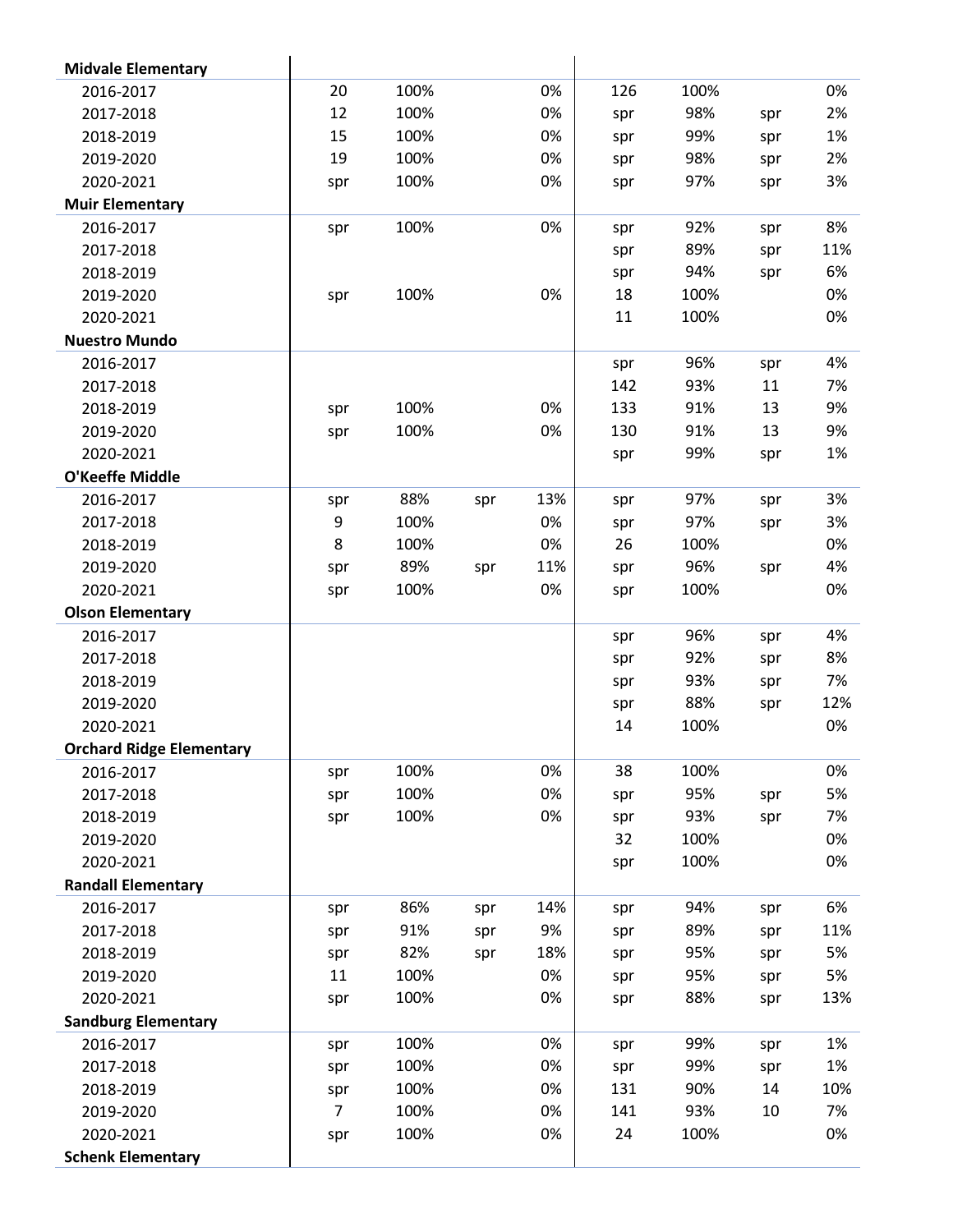| 2016-2017                         | 10             | 100% |     | 0%  | 77  | 100% |                | 0%  |
|-----------------------------------|----------------|------|-----|-----|-----|------|----------------|-----|
| 2017-2018                         | $\overline{7}$ | 100% |     | 0%  | spr | 98%  | spr            | 2%  |
| 2018-2019                         | spr            | 100% |     | 0%  | 78  | 92%  | $\overline{7}$ | 8%  |
| 2019-2020                         | 9              | 100% |     | 0%  | spr | 96%  | spr            | 4%  |
| 2020-2021                         | spr            | 100% |     | 0%  | spr | 96%  | spr            | 4%  |
| <b>Sennett Middle</b>             |                |      |     |     |     |      |                |     |
| 2016-2017                         | spr            | 100% |     | 0%  | spr | 98%  | spr            | 2%  |
| 2017-2018                         | 8              | 100% |     | 0%  | 124 | 95%  | $\overline{7}$ | 5%  |
| 2018-2019                         | spr            | 90%  | spr | 10% | spr | 98%  | spr            | 2%  |
| 2019-2020                         | spr            | 93%  | spr | 7%  | spr | 99%  | spr            | 1%  |
| 2020-2021                         | spr            | 100% |     | 0%  | 31  | 100% |                | 0%  |
| <b>Shabazz-City High</b>          |                |      |     |     |     |      |                |     |
| 2016-2017                         |                |      |     |     | spr | 100% |                | 0%  |
| 2017-2018                         |                |      |     |     | spr | 100% |                | 0%  |
| 2018-2019                         |                |      |     |     | spr | 100% |                | 0%  |
| 2019-2020                         |                |      |     |     | spr | 67%  | spr            | 33% |
| <b>Sherman Middle</b>             |                |      |     |     |     |      |                |     |
| 2016-2017                         | 12             | 100% |     | 0%  | 64  | 100% |                | 0%  |
| 2017-2018                         | 15             | 94%  | spr | 6%  | spr | 96%  | spr            | 4%  |
| 2018-2019                         | 10             | 100% |     | 0%  | spr | 96%  | spr            | 4%  |
| 2019-2020                         | spr            | 89%  | spr | 11% | spr | 96%  | spr            | 4%  |
| 2020-2021                         | spr            | 100% |     | 0%  | 39  | 100% |                | 0%  |
| <b>Shorewood Hills Elementary</b> |                |      |     |     |     |      |                |     |
| 2016-2017                         |                |      |     |     | spr | 75%  | spr            | 25% |
| 2017-2018                         |                |      |     |     | spr | 88%  | spr            | 12% |
| 2018-2019                         |                |      |     |     | spr | 79%  | spr            | 21% |
| 2019-2020                         |                |      |     |     | spr | 77%  | spr            | 23% |
| 2020-2021                         |                |      |     |     | spr | 45%  | spr            | 55% |
| <b>Spring Harbor Middle</b>       |                |      |     |     |     |      |                |     |
| 2016-2017                         | spr            | 100% |     | 0%  | 10  | 100% |                | 0%  |
| 2017-2018                         | spr            | 100% |     | 0%  | spr | 90%  | spr            | 10% |
| 2018-2019                         | spr            | 100% |     | 0%  | 16  | 100% |                | 0%  |
| 2019-2020                         | spr            | 100% |     | 0%  | 17  | 100% |                | 0%  |
| 2020-2021                         | spr            | 100% |     | 0%  | 14  | 100% |                | 0%  |
| <b>Stephens Elementary</b>        |                |      |     |     |     |      |                |     |
| 2016-2017                         |                |      |     |     | spr | 98%  | spr            | 2%  |
| 2017-2018                         |                |      |     |     | spr | 99%  | spr            | 1%  |
| 2018-2019                         |                |      |     |     | spr | 98%  | spr            | 2%  |
| 2019-2020                         |                |      |     |     | spr | 97%  | spr            | 3%  |
| 2020-2021                         |                |      |     |     | spr | 99%  | spr            | 1%  |
| <b>Thoreau Elementary</b>         |                |      |     |     |     |      |                |     |
| 2016-2017                         |                |      |     |     | spr | 97%  | spr            | 3%  |
| 2017-2018                         | spr            | 100% |     | 0%  | spr | 92%  | spr            | 8%  |
| 2018-2019                         |                |      |     |     | spr | 93%  | spr            | 7%  |
| 2019-2020                         | spr            | 50%  | spr | 50% | spr | 94%  | spr            | 6%  |
| 2020-2021                         | spr            | 100% |     | 0%  | spr | 94%  | spr            | 6%  |
| <b>Toki Middle</b>                | 9              | 100% |     |     |     | 98%  |                | 2%  |
| 2016-2017                         |                |      |     | 0%  | spr |      | spr            |     |
| 2017-2018                         | spr            | 100% |     | 0%  | spr | 94%  | spr            | 6%  |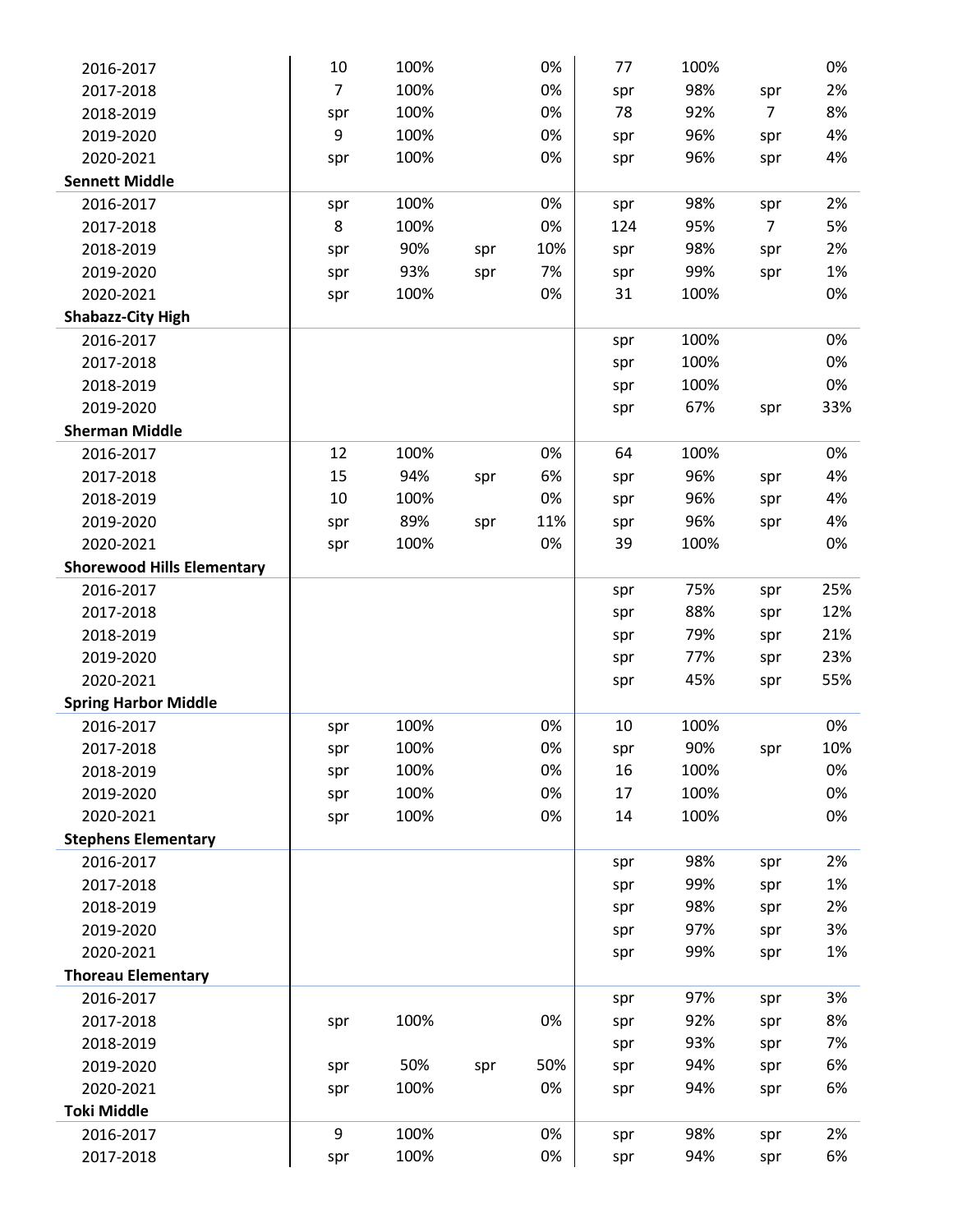| 2018-2019                  | spr | 100% |     | 0%  | spr | 98%  | spr | 2%  |
|----------------------------|-----|------|-----|-----|-----|------|-----|-----|
| 2019-2020                  | 7   | 100% |     | 0%  | 50  | 100% |     | 0%  |
| 2020-2021                  |     |      |     |     | spr | 100% |     | 0%  |
| <b>Van Hise Elementary</b> |     |      |     |     |     |      |     |     |
| 2016-2017                  |     |      |     |     | spr | 86%  | spr | 14% |
| 2017-2018                  |     |      |     |     | spr | 88%  | spr | 13% |
| 2018-2019                  |     |      |     |     | spr | 92%  | spr | 8%  |
| 2019-2020                  | spr | 100% |     | 0%  | spr | 75%  | spr | 25% |
| 2020-2021                  | spr | 100% |     | 0%  | 7   | 100% |     | 0%  |
| <b>West High</b>           |     |      |     |     |     |      |     |     |
| 2016-2017                  | spr | 95%  | spr | 5%  | 103 | 93%  | 8   | 7%  |
| 2017-2018                  | spr | 91%  | spr | 9%  | 133 | 94%  | 9   | 6%  |
| 2018-2019                  | spr | 87%  | spr | 13% | spr | 97%  | spr | 3%  |
| 2019-2020                  | spr | 92%  | spr | 8%  | 169 | 94%  | 10  | 6%  |
| 2020-2021                  |     |      |     |     | spr | 90%  | spr | 10% |
| <b>Whitehorse Middle</b>   |     |      |     |     |     |      |     |     |
| 2016-2017                  | 9   | 100% |     | 0%  | spr | 94%  | spr | 6%  |
| 2017-2018                  | 10  | 100% |     | 0%  | spr | 95%  | spr | 5%  |
| 2018-2019                  | 16  | 100% |     | 0%  | spr | 98%  | spr | 2%  |
| 2019-2020                  | 14  | 100% |     | 0%  | spr | 98%  | spr | 2%  |
| 2020-2021                  | spr | 100% |     | 0%  | 28  | 100% |     | 0%  |
|                            |     |      |     |     |     |      |     |     |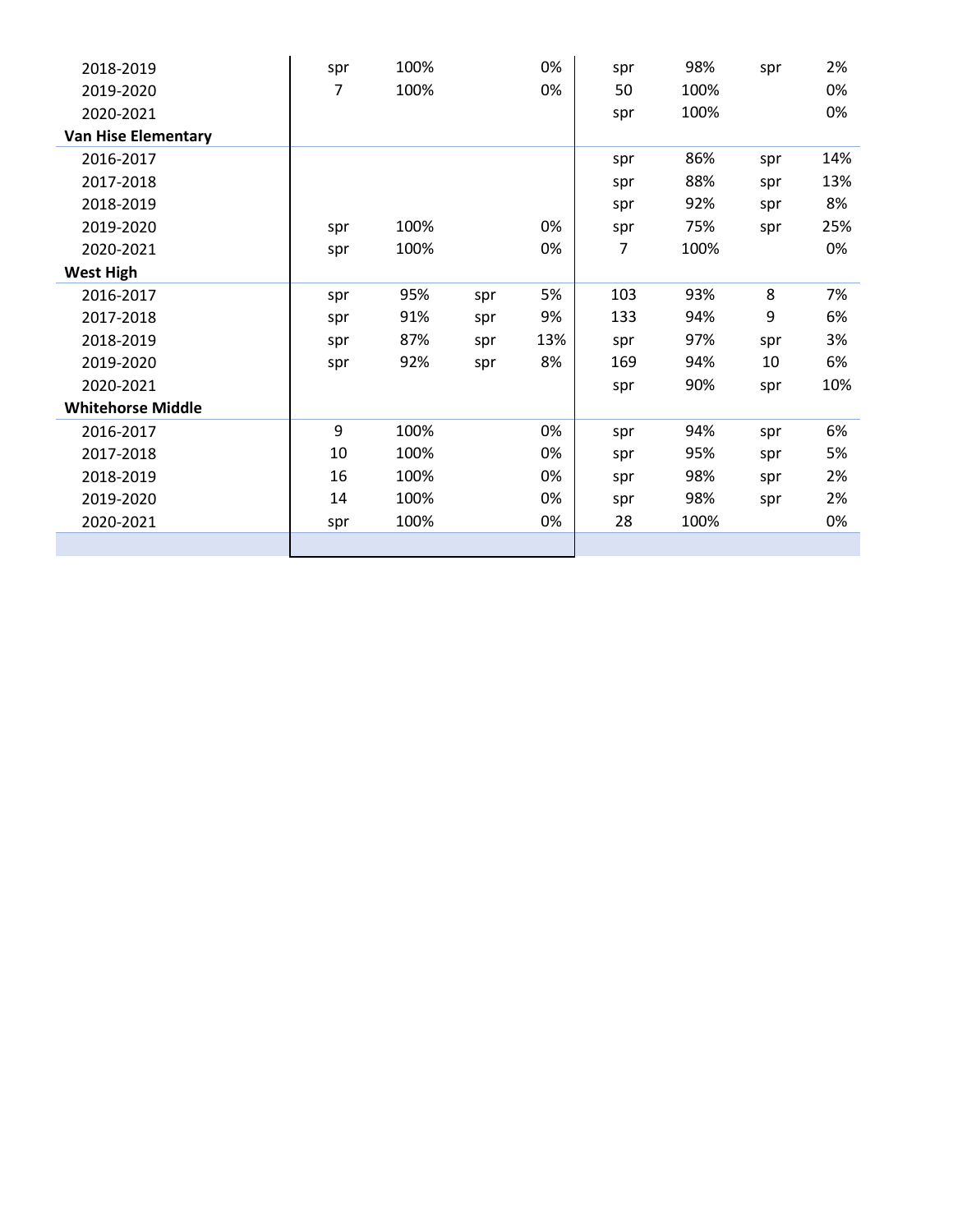# 2. The number and percentage of Latino(a) and Hmong long term English Learners (ELs) in the past five years and by school year.

MMSD uses Long Term English Learner (LTEL) definition of a student who has been in an ESL program for more than 5 full school years without being reclassified as English proficient. Other definitions exist in the research literature.

Only 5<sup>th</sup> grade and above are considered in this table since below 5<sup>th</sup> grade, by definition, cannot be LTEL.

Students can only be reclassified as English proficient through the ACCESS for ELs exam 2.0. Less than half of eligible ELs took the ACCESS exam in the 2020-2021 due to health/safety concerns from COVID 19. Those who did not take the ACCESS exam were not eligible to be reclassified as English proficient for the 2021-2022 school year.

|                            | <b>School</b><br>Year |     |               |     |               |     |               |     |                  |     |
|----------------------------|-----------------------|-----|---------------|-----|---------------|-----|---------------|-----|------------------|-----|
| Home language              | $2017 -$<br>2018      |     | 2018-<br>2019 |     | 2019-<br>2020 |     | 2020-<br>2021 |     | $2021 -$<br>2022 |     |
| and Long Term EL<br>status | Students              | %   | Students      | %   | Students      | %   | Students      | %   | Students         | %   |
| <b>Spanish ELs</b>         |                       |     |               |     |               |     |               |     |                  |     |
| Not Long Term              | 1092                  | 42% | 1190          | 43% | 1303          | 45% | 1300          | 45% | 1187             | 41% |
| Long Term EL               | 1488                  | 58% | 1555          | 57% | 1581          | 55% | 1605          | 55% | 1693             | 59% |
| <b>Hmong ELs</b>           |                       |     |               |     |               |     |               |     |                  |     |
| Not Long Term              | 189                   | 48% | 169           | 43% | 162           | 42% | 142           | 38% | 113              | 34% |
| Long Term EL               | 206                   | 52% | 224           | 57% | 227           | 58% | 227           | 62% | 224              | 66% |

- 3. The ratio of English Learners (ELs) to BRTs by school.
- 4. The ratio of English Learners (ELs) to ESL teachers by school
- 5. The ratio of Spanish and Hmong BRS to Spanish speaking and Hmong speaking ELs and their families by school

Bilingual Resource Teachers (BRTs) refer specifically to Spanish bilingualism in almost all cases in MMSD. The BRT to student ratio is only calculated using Spanish home language ELs.

ESL Teachers are distributed in schools based on the population of ELs who do not have Spanish as a home language. Only ELs from other languages are used in the ESL Teacher : student ratio calculation.

BRS are specific to one language. Only Spanish speaking ELs and Hmong speaking ELs are used in each calculation respectively.

All ratios are calculated using FTE (including portions less than 1.0 FTE) instead of number of staff. Staff can be shared between two buildings or more. Some staff operate in multiple roles as part ESL and part BRT and counting staff members would skew results. Counting FTE is an attempt to reflect actual staff time for a population at a given building.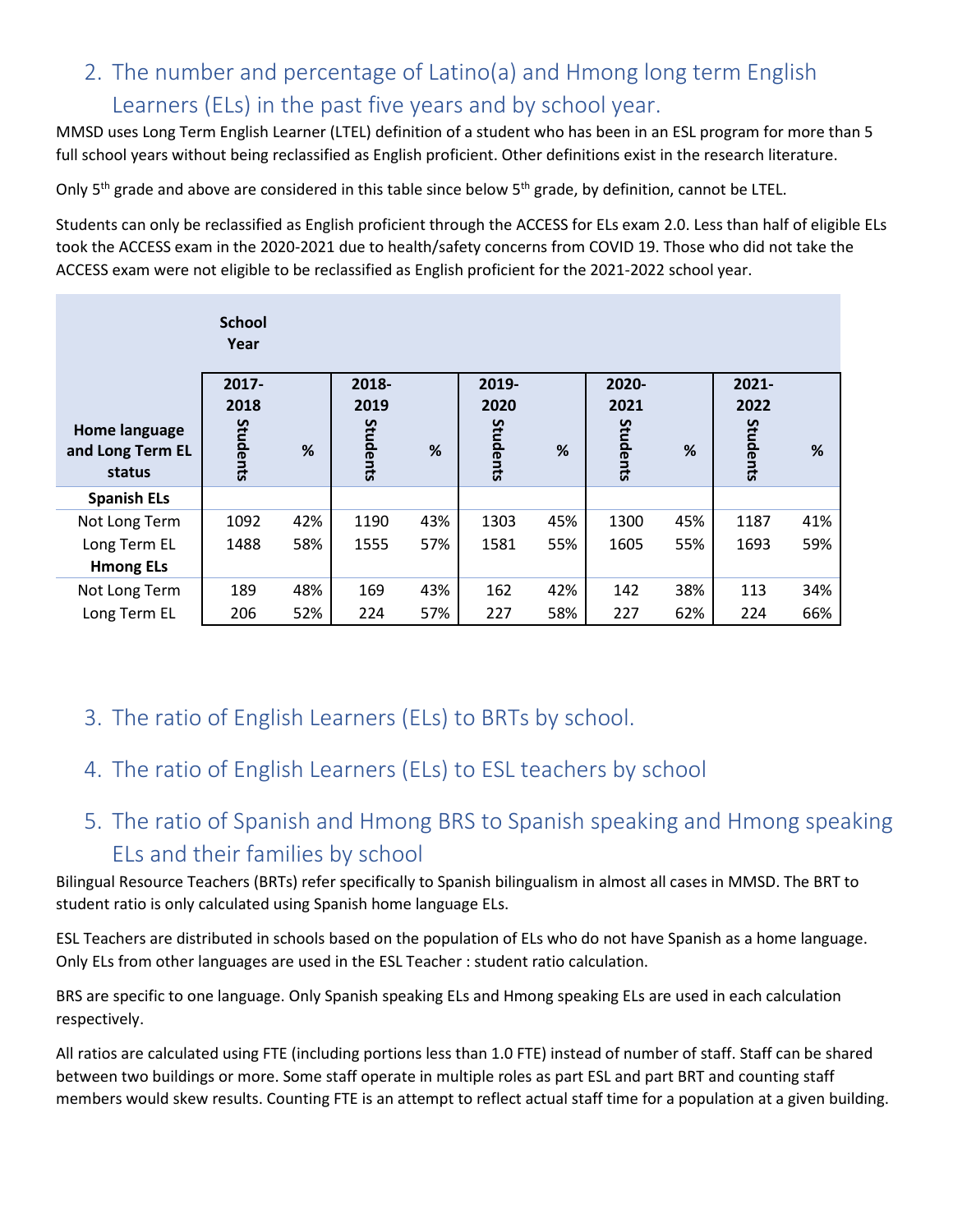## Ratio of Staff to EL students

|                                                | Ratio of                                                         |                                                                   |                                                    |                                                |
|------------------------------------------------|------------------------------------------------------------------|-------------------------------------------------------------------|----------------------------------------------------|------------------------------------------------|
| <b>School</b>                                  | <b>BRTs (Spanish)</b><br>: Spanish<br>home<br>language ELs<br>1: | <b>ESL teachers:</b><br>Non-Spanish<br>home<br>language ELs<br>1: | Spanish BRS:<br>Spanish home<br>language ELs<br>1: | Hmong BRS:<br>Hmong home<br>language ELs<br>1: |
| <b>Allis</b>                                   | 60                                                               | 15                                                                | 46                                                 | 21                                             |
| Anana                                          | 62                                                               | 32                                                                | 56                                                 |                                                |
| <b>Badger Rock</b>                             | 40                                                               |                                                                   |                                                    |                                                |
| <b>Black Hawk</b>                              | 37                                                               |                                                                   | 76                                                 | 41                                             |
| <b>Capitol High and</b><br><b>Alternatives</b> | 75                                                               | 16                                                                | 155                                                |                                                |
| <b>Chavez</b>                                  | 36                                                               | 39                                                                | 112                                                |                                                |
| <b>Cherokee</b>                                | 88                                                               | 35                                                                | 73                                                 | 33                                             |
| Crestwood                                      | 28                                                               | 30                                                                | 41                                                 |                                                |
| <b>East HS</b>                                 | 34                                                               | 46                                                                | 278                                                | 92                                             |
| Elvehjem                                       | 28                                                               | 52                                                                | 58                                                 |                                                |
| <b>Emerson</b>                                 | 26                                                               | 22                                                                |                                                    |                                                |
| <b>Franklin</b>                                | 14                                                               | 42                                                                | 29                                                 | 10                                             |
| <b>Gompers</b>                                 | 15                                                               |                                                                   | 21                                                 | 40                                             |
| <b>Hamilton</b>                                | 54                                                               | 18                                                                | 112                                                |                                                |
| <b>Hawthorne</b>                               | 48                                                               | 32                                                                | 50                                                 | 45                                             |
| Henderson                                      | 41                                                               | 17                                                                | 149                                                | 21                                             |
| <b>Huegel</b>                                  | 35                                                               |                                                                   | 107                                                |                                                |
| <b>Jefferson</b>                               | 48                                                               | 21                                                                | 108                                                |                                                |
| Kennedy                                        | 32                                                               | 88                                                                | 66                                                 | 23                                             |
| LaFollette HS                                  | 61                                                               | 15                                                                | 249                                                | 39                                             |
| Lakeview                                       | 33                                                               | 67                                                                | 68                                                 | 32                                             |
| Lapham                                         | 5                                                                |                                                                   | 21                                                 |                                                |
| Leopold                                        | 53                                                               | 17                                                                | 87                                                 | 17                                             |
| Lincoln                                        | 41                                                               | 23                                                                | 128                                                | 25                                             |
| Lindbergh                                      | 28                                                               | 50                                                                | 29                                                 | 52                                             |
| <b>Lowell</b>                                  | 24                                                               | 26                                                                | 50                                                 |                                                |
| <b>Marquette</b>                               | 14                                                               |                                                                   | 29                                                 |                                                |
| <b>Memorial HS</b>                             | 53                                                               |                                                                   | 131                                                |                                                |
| <b>Mendota</b>                                 | 18                                                               | 22                                                                | 37                                                 | 45                                             |
| <b>Midvale</b>                                 | 45                                                               | 21                                                                | 116                                                | 25                                             |
| Muir                                           | 12                                                               | 44                                                                | 37                                                 |                                                |
| <b>Nuestro Mundo</b>                           | 41                                                               |                                                                   | 145                                                |                                                |
| O'Keffee                                       | 23                                                               |                                                                   | 48                                                 |                                                |
| Olson                                          | 11                                                               | 56                                                                | 33                                                 |                                                |
| <b>Orchard Ridge</b><br><b>Randall</b>         | 31<br>36                                                         | 22                                                                | 32<br>37                                           | 25                                             |
| <b>Sandburg</b>                                | 43                                                               | 53                                                                | 175                                                |                                                |
| <b>Schenk</b>                                  | 33                                                               | 27                                                                | 46                                                 |                                                |
| <b>Sennett</b>                                 | 69                                                               | 48                                                                | 214                                                |                                                |
|                                                |                                                                  |                                                                   |                                                    |                                                |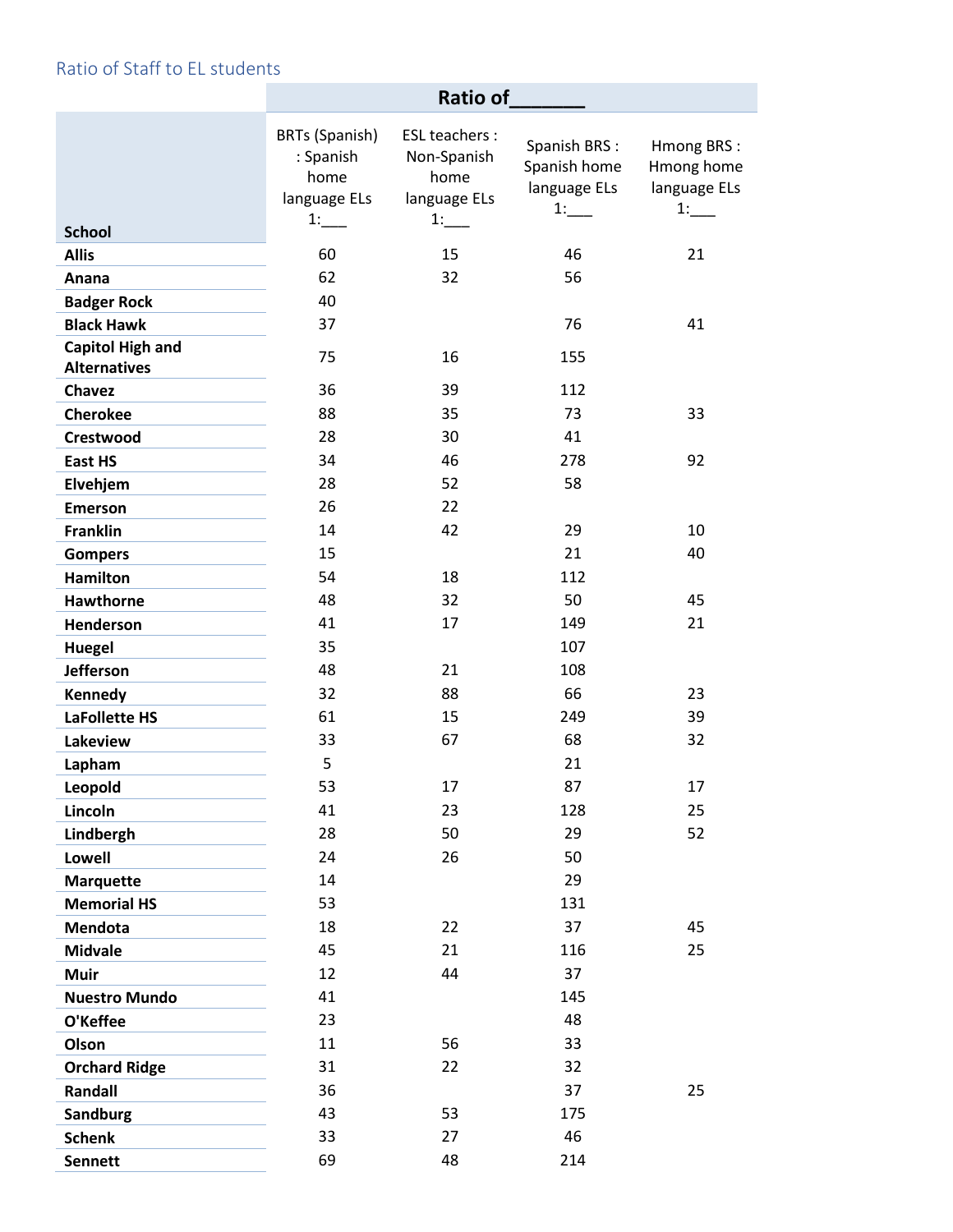| <b>Sherman</b>       | 108 | 27 | 112 |    |
|----------------------|-----|----|-----|----|
| Shorewood            | 17  | 85 | 35  |    |
| <b>Spring Harbor</b> | 44  |    | 91  |    |
| <b>Stephens</b>      | 260 |    | 67  |    |
| <b>Thoreau</b>       | 36  |    | 50  |    |
| <b>Toki</b>          | 30  |    | 92  |    |
| <b>Van Hise</b>      | 4   | 78 | 33  |    |
| <b>West HS</b>       | 608 | 63 | 157 | 34 |
| <b>White Horse</b>   | 10  |    | 64  | 54 |
| Wright               | 218 | 28 | 75  |    |

## **Question #6**

Number of Dual Language Immersion (DLI) teachers that are fully certified and how many are on emergency/permit licenses. Out of 109 DLI Teachers, 65 are Fully Certified and 4 Have Emergency License. The rest has either expired or needs an emergency license.

| <b>Fully Certified</b> | <b>Emergency License</b> |
|------------------------|--------------------------|
| 65                     |                          |